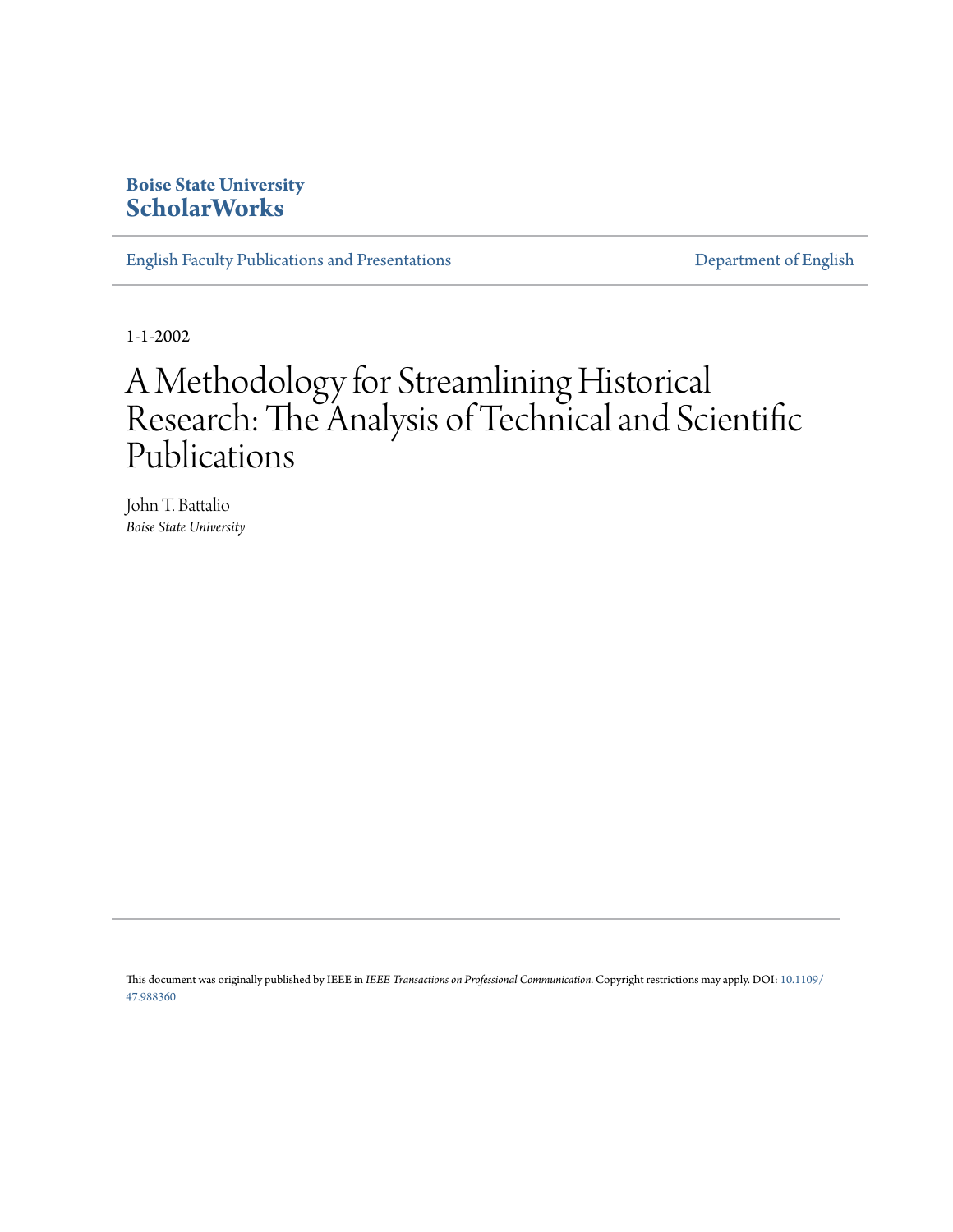# **A Methodology for Streamlining Historical Research: The Analysis of Technical and Scientific Publications**

*Abstract—This article provides a framework for organizing and structuring the research of historical researchers who analyze technical and scientific publications. Because historical research spans both decades and centuries, an effective research methodology is essential. The framework consists of a multifaceted 10-step method for studying the written discourse of scientific and technical communication, specifically for interpreting historical data obtained from articles published in technical and scientific journals. The method is a reliable means for making sense of the enormous body of data that awaits historical researchers in the volumes of scientific and technical discourse already published.*

*Index Terms—Analyzing technical and scientific publications, historical research, research methodology, scientific discourse study.*

Manuscript received May 30, 2000; revised September 24, 2001. The author is with the Technical Communication Program, Department of English, Boise State University, Boise, ID 83725-1525 USA (email: jbattali@boisestate.edu). IEEE PII S 0361-1434(02)02327-5.

—JOHN T. BATTALIO

TRANSACTIONS ON PROFESSIONAL COMMUNICATION, Grove and Zimmerman [1] describe the emergence of technical communication as an academic discipline. However, the field cannot yet be considered a full-fledged profession, as noted by recent studies examining the field's professionalization [2] and the availability of research-methods course work for technical-communication students [3]. Grove and Zimmerman caution that, in order for the field to have credibility, it needs frameworks for organizing and structuring its "bodies of knowledge and … [guiding] subsequent research" [1, p. 158]. Such frameworks enable macro views of the field and provide "a solid foundation for future researchers to advance the field" [1, p. 158]. To create a framework for establishing

**I**n a recent article in IEEE

technical communication as a legitimate academic discipline, I propose the multifaceted 10-step method described here as one method for systematically collecting historical information from a study of scientific and technical journals. Clearly, the history of technical and scientific communication may also be researched by analyzing other forms of discourse and other time periods before the advent of journals. Tebeaux and Killingsworth [4] and Connor [5] describe methodologies for developing historiographies of individual and collective scientific and technical texts, including those before the advent of professional journals. However, the focus here is specifically on the analysis of journal publications.

Scholars from a variety of areas have studied the historical impact of scientific and technical writing,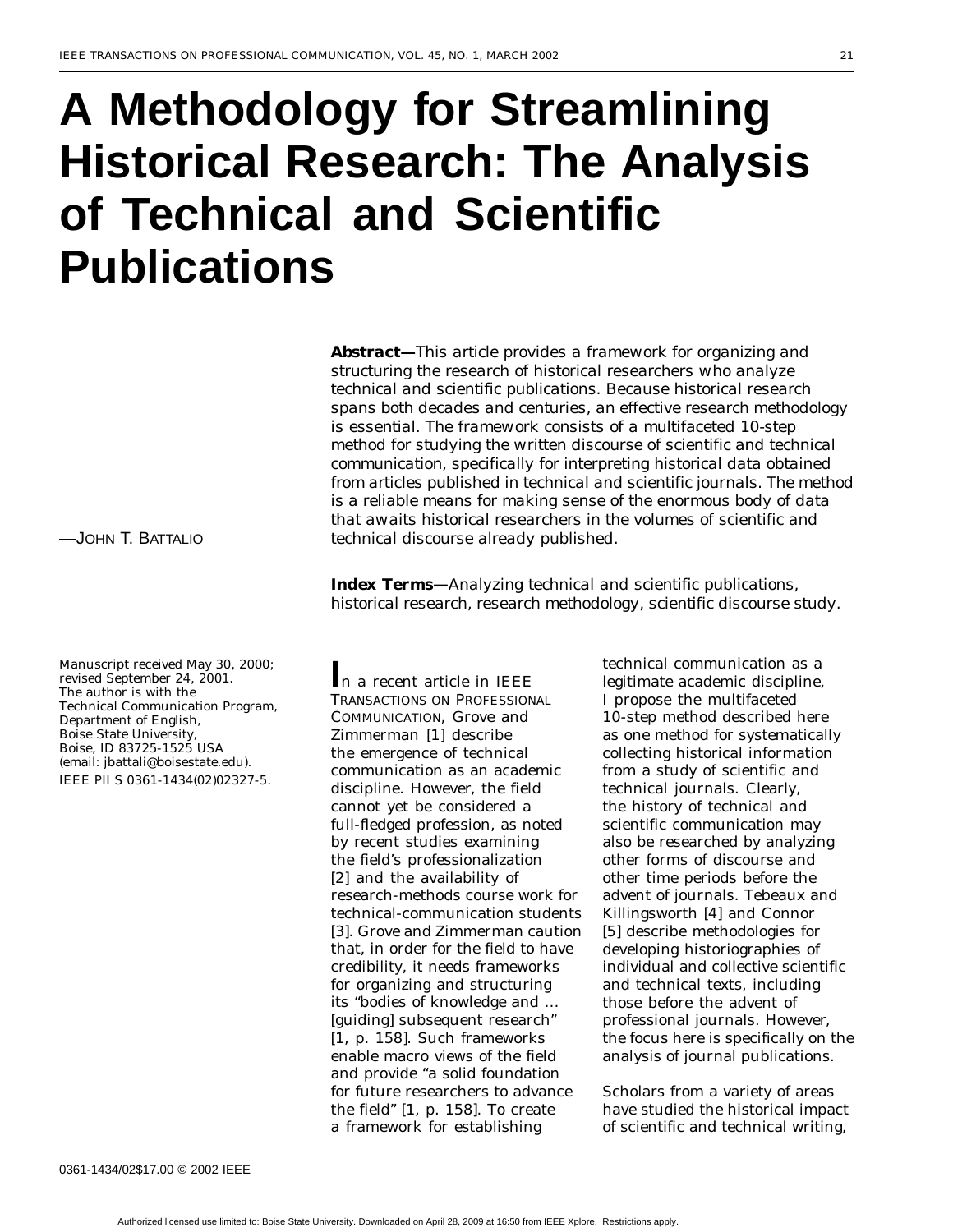including professional journals. One such group of scholars has already begun the arduous task of tracing the historical origins of science and technology. Moran [6] provides an overview of this research; Kynell and Moran [7] contribute a more recent update. Tebeaux [8]–[10], for instance, has researched technical communication in medieval and Renaissance England. Others have described historical contributions by women [11], [12].

Genre studies have also played a prominent role in describing and contextualizing the scientific and technical journal as genre. Bazerman [13] traces the development of the journal article in the field of physics. The research by Berkenkotter and Huckin [14] of 12 scientific journals expands Bazerman's study. Swales [15] analyzes the various parts of the research article. Atkinson [16] contributes sociohistorical analytical methodology in his study of the *Philosophical Transactions of the Royal Society of London*. Finally, Orr [17], as part of IEEE TRANSACTIONS ON PROFESSIONAL COMMUNICATION Special Issue on Engineering Genre, has described genre in the fields of computer science and computer engineering.

Finally, numerous studies of the emergence of disciplines have traced the evolution of a variety of scientific and technical fields by studying their writing: geology [18], experimental parapsychology [19], sociology [20], astronomy [21], physics [13], biology [22], ornithology [23], and occupational therapy [24]. In general, these studies attempt to show the relationship between the evolution of the field's writing and the professionalization of the field itself. The common methodology compares changes in content and organization, in graphical presentation, in parts of the research article and/or in linguistic, grammatical, and syntactic structures with the

evolution of the field professionally. Such professionalization may be evidenced by factors such as the appearance of professional associations and journal publication, methodological sophistication, membership dynamics, contributions to theoretical knowledge, prominence and influence of individual members, attainment of professional acceptance, and exclusionary forces, that is, of expert from amateur. Analysis may involve linguistic, rhetorical, sociological, and/or philosophical approaches that include either quantitative or qualitative methods or both.

One avenue for such historical research is an analysis of the data obtained from articles published in technical and scientific journals. Because a historical search spans both decades and centuries and can include many volumes of articles, an efficient research methodology is essential in facilitating the process. My purpose here is to propose a flexible methodology that researchers can incorporate into their historical studies of the written discourse of scientific and technical communication. Specifically, I will do the following:

- suggest a rich, multimethod research design that uses a specific sampling methodology and selection of variables;
- recommend a time continuum useful for the research of scientific discourse;
- suggest a number of ways, both formally and informally, quantitatively and qualitatively, to use the numerical data obtained from this methodology.

Methodologies for empirical research in the technical communication and related literature may begin with qualitative analyses as starting points for identifying research questions (see, for instance, descriptions by Goubil-Gambrel

[25, pp. 587–589], Grove and Zimmerman [1, p. 162], Lauer and Asher [26, p. 45], Sullivan and Spilka [27, p. 596], and Thompson [28, p. 51]). Other methodologies have emphasized quantitative approaches (see, for instance, descriptions by Goubil-Gambrel [25, pp. 585–587], Lauer and Asher [26, p. 82], MacNealy [29], and Spyridakis [30]).

Other researchers favor multiple approaches. In fact, Charney [31] points out that quantitative and qualitative methodologies are most effective when viewed as complementary or even overlapping. Qualitative analysis is described by Sullivan and Spilka [27] as a complex and versatile methodology that can be implemented throughout the research process. Berkenkotter and Huckin [14], for instance, combine interview methodology with a quantitative analysis of a systematic sampling of scientific journal articles. Quantitative studies are also compatible with alternative research methodologies. For instance, Atkinson [16] integrates rhetorical analysis with multidimensional register analysis, and Longo [32] juxtaposes quantitative research and cultural studies. Discussing his research methodology, Bazerman echoes this interrelationship when he notes that "the statistics are to indicate **that** something is happening and the close readings are to find out **what** that something is" [13, p. 159, my emphasis]. In particular, the value of both methodologies has already been described by Charney [31] and Markel [33].

Similarly, the methodology described here may be viewed as a rich, multimethod design that historical researchers favoring numerous methodologies may incorporate into their research. This approach outlines a methodology where 1) numerical data is gathered from a large body of discourse; 2) data is then plotted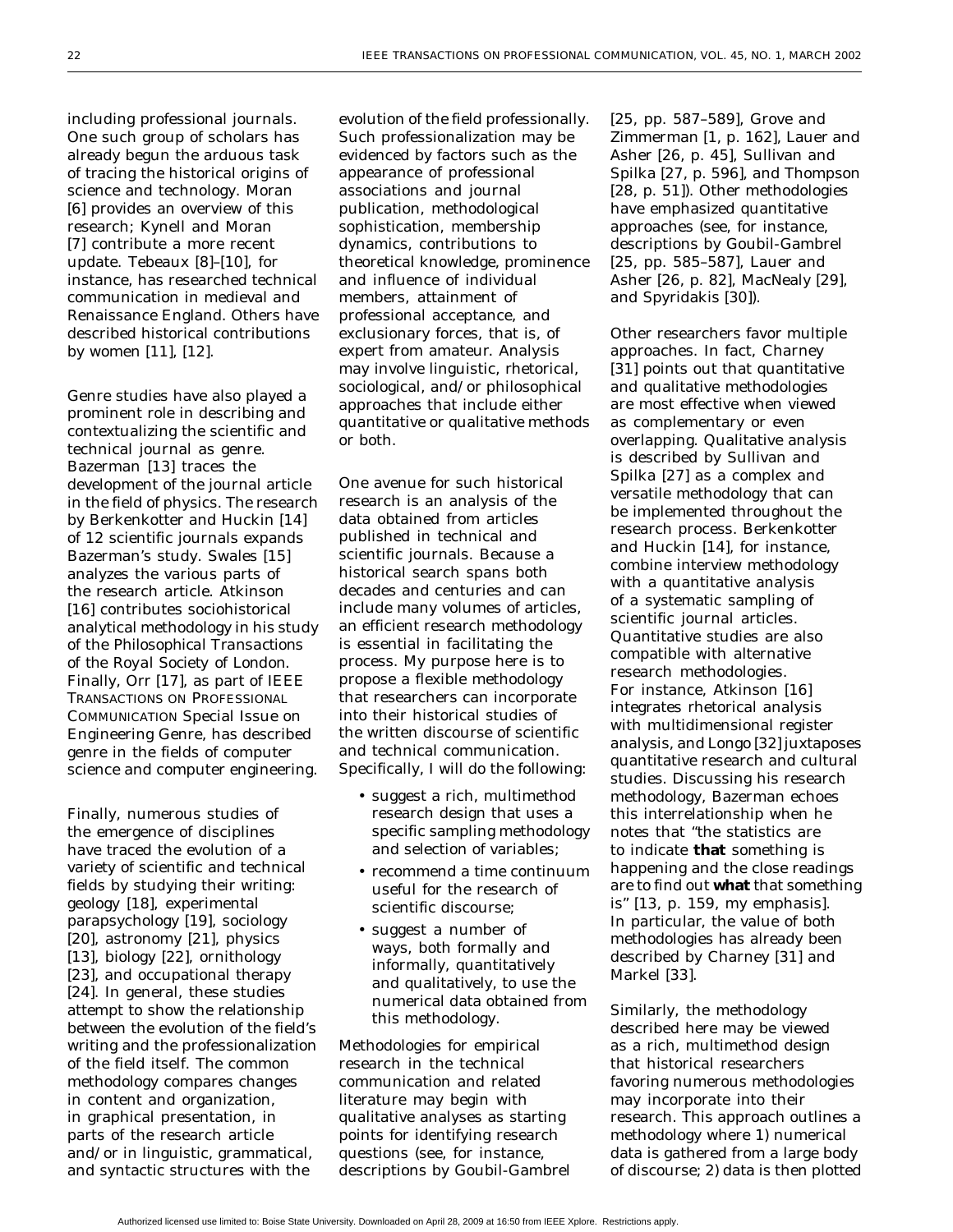in various ways in order to narrow that large body of discourse into a much smaller subsection for further research; and 3) if the data warrant further analysis, that subsection of discourse is then studied in-depth. In this way, historical researchers may sample a very large body of discourse in a relatively short time and then, after quantitatively analyzing the results, continue their research in a number of ways: 1) focus qualitatively on specific time periods, authors, movements, and other areas of interest uncovered by the data; 2) continue with further quantitative analysis; or 3) implement other methodologies such as critical research [34]. Thus, the methodology described below is a multifaceted means for analyzing a large body of historical data.

As a result, this methodology may provide a significant savings of time for both qualitative and quantitative researchers. Take, for example, a researcher studying the publication history of a field, the journals of which span the last 150 years. A qualitative approach may involve interviewing noted contemporary authors and surveying the profession's active members. However, this approach will not be possible for the first hundred years because subjects living in this time period are deceased. Thus, a determination must be made of the significant figures, events, and movements of the time. Biographies, autobiographies, and professional and personal correspondence must be discovered and analyzed to approximate the results not obtainable through interviewing and surveys. For quantitative researchers studying the same database, coding and interpreting enormous sets of data from potentially thousands of articles is a daunting task. On the other hand, if a means can be found to pinpoint a critical time span of the historical topic under study, historical researchers may then be much more productive. They could customize their research, whether qualitative or quantitative, to a more limited span of time using the set of procedures described below.

The method I suggest is not intended to invalidate other methodologies. It may be used on its own or may complement and facilitate current methods. Because the methodology may be integrated into either qualitative or quantitative studies, it provides the complementary relationship between the two methodologies that Charney [31] and Markel [33] describe.

#### **THE METHODOLOGY**

The proposed method outlined below moves from a quantitative to a qualitative approach. Those who focus on qualitative research may wish to implement the methodology when a large body of potentially useful data is encountered. At that point, the following methodology will aid in narrowing down the database for further qualitative analysis. Finally, steps one through nine may comprise the procedure for a quantitative approach. Fig. 1 shows the following sequence of steps.

- 1. Determine the focus of the historical study by developing a specific research question or hypothesis, selecting the relevant journal(s) in the field, and determining the appropriate number and kinds of variables and factors to be used in analyzing the count data generated by the study.
- 2. Search for overviews of the profession, provided, if possible, by the field's own scientific or technical community.
- 3. Use systematic sampling and select a database of articles for analysis.
- 4. Read the articles, placing each one in a historical

data matrix representing the historical continuum discovered, or created, in step 2.

- 5. Plot the data from step 4 in order to look for historical patterns and to refine the factors and levels of the data.
- 6. Identify changes in the discourse over time, such as in the use of graphics, formatting, and citations in the cross section of articles.
- 7. Analyze a smaller sample of the original body of articles.
- 8. Use categorical data analysis on the numerical data obtained from the study.
- 9. Develop discourse schemas.
- 10. Implement qualitative analysis.

It should be noted here that a related methodology is content analysis. See Berelson [35] for the standard description and de Sola Pool [36] for implementation. Krippendorf [37] and Weber [38] offer more recent descriptions. I describe the methodology in step eight below.

Briefly, content analysis gathers inferences from texts by means of quantitative and qualitative methods. The methodology is useful in historical studies since it allows the researcher to infer events from texts that are located in their appropriate historical contexts [37, p. 24]; see also Weber [38] for numerous examples.

However, unlike content analysis, the purpose of the methodology described here is to narrow down a large body of information in order to focus on a smaller, more informative and more manageable body of data. Qualitative content analysis, which I mention in step ten, may be used for this latter set of data. Likewise, individual components of the methodology may employ quantitative content analysis. For instance, step seven's linguistic methodology is akin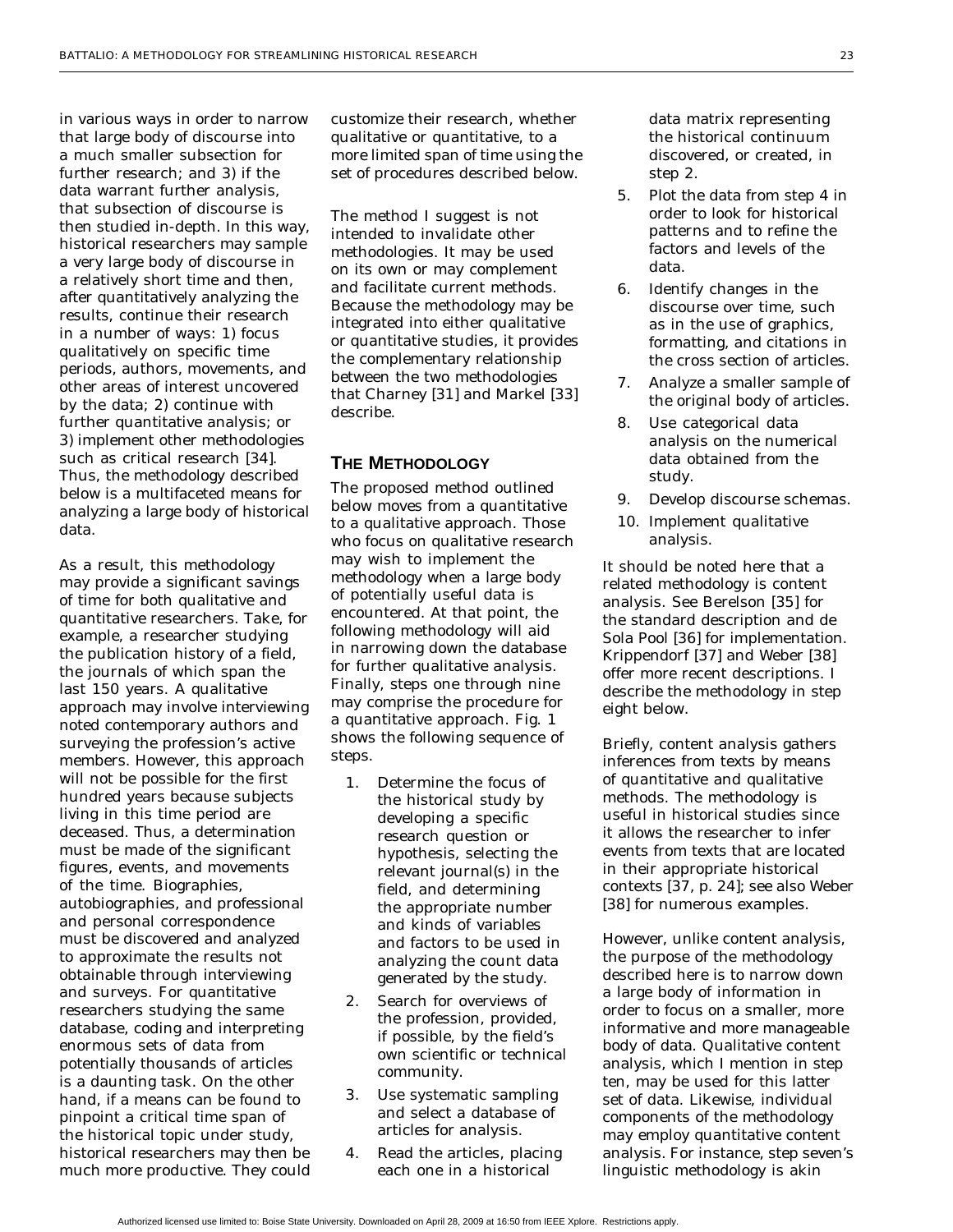to content analyses based on interpretation of indices [37, p. 40]. Content analysis may also be used to prepare data for the categorical data analysis described in step eight. Weber [38] best

describes computer applications for this purpose.

I have used the methodology described here in a recent study of the professional literature in the

field of ornithology (Battalio [23]). Since some of the results of my research parallel already known features of scientific discourse, I believe that this method is one reliable means of making sense

Fig. 1. Overview of the methodology.

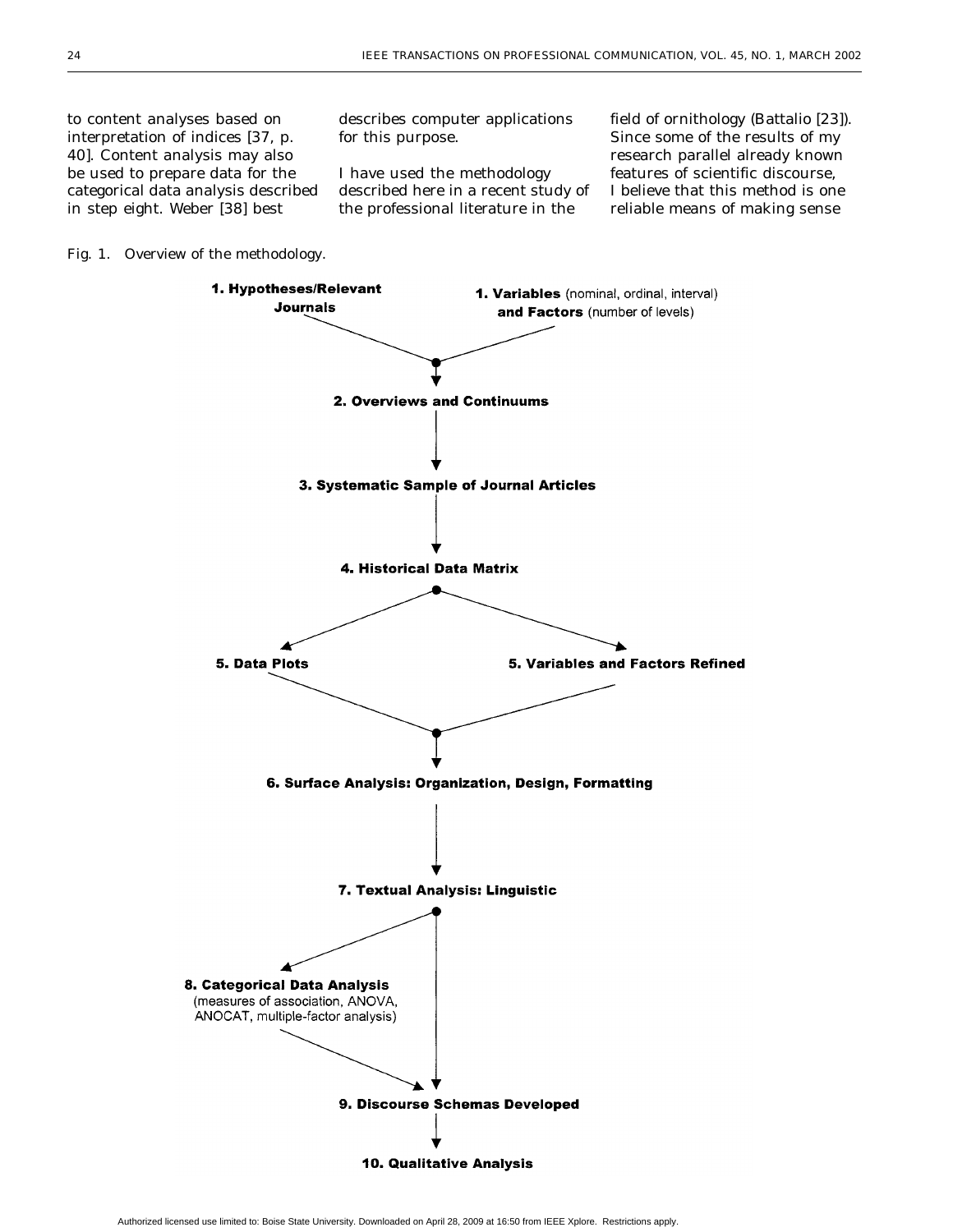of the enormous body of data that historical researchers may uncover in the volumes of scientific and technical discourse already published.

The following sections describe each of the steps in the methodology.

**1. Determine the Focus of**

**the Study** As stated above, this methodology is targeted for studies that trace the historical origins and development of a technical or scientific field by analyzing its publications. The analysis should begin with a problem that needs solving or a research question that needs answering. In some methodologies, research questions may be refined or reformulated during the ongoing research process as more data are uncovered. The research may then follow different paths. In other methodologies, null hypotheses are first stated in terms of what the data would normally be expected to show. Alternative research hypotheses are then formulated in terms of what would not be expected. If the data from the research study show unexpected results, then the null hypothesis is rejected in favor of the alternative one; and the research results may be viewed as noteworthy. Miller [39], Lauer and Asher [26], MacNealy [29], and Ott [40] describe hypothesis building in more detail.

The researcher must then answer two critical questions before beginning the actual reading of texts: 1) What journal or journals will be the focus of the study? 2) How will the data be classified for later analysis?

*Journal Selection***:** An informative snapshot of the evolution of a profession's writing may be obtained if a key journal in the field is selected. Whether or not the main journal in the field is chosen depends upon the focus of the study. The major journal should be chosen if the

researcher wants to study the major argumentation and forces that influence the field. On the other hand, if there is an interest in a broader base of information, then a publication that appeals to a general audience may be more informative. For instance, some fields publish semiprofessional journals, general magazines, or newsletters for a diverse readership. Studies that intend to compare amateur–professional discourse, for instance, will include data from these latter publications. The mere presence of such publications will indicate the amount of specialization the field has attained, the extent to which the field appeals to a wider audience, and the composition of those audiences.

In order to understand the full development of the professional field, the researcher should select a journal with a lifespan paralleling that of the field to be studied. Two options are available. One option would be to begin the study from the journal's origins. This method would be useful for studies of the professionalization of technical and scientific fields or of the interaction between amateur and professional. Numerous scholars have identified characteristics of professionalization, including standardized formats, established research agendas, use and volume of citations, linguistic variation, and the presence and complexity of data analysis and graphics. Although most scholars agree that science, for instance, had professionalized by the end of the 19th century, some fields professionalized much later. For instance, data collected and analyzed over the life of an ornithological journal indicate that American ornithology did not professionalize until the mid-20th century [23].

Another option, primarily for those wishing to research developing paradigms or theoretical positions within techno-science, is to research a specific point in time

in the journal's history. For fields with very diverse and wide-ranging research agendas, researchers may choose articles that focus on a specific research topic over an extended time period. This specificity would help standardize the data by limiting variations due to changing focus, methodology, and researchers, as well as by providing a more standardized technical vocabulary for analysis. Bazerman [13], for instance, successfully uses this method in his analysis of physicists' discourse by restricting his study to articles dealing with the study of spectroscopy. Anthony's study evaluating a standard model for describing the structure of research-article introductions restricts article selection to those articles in IEEE TRANSACTIONS ON SOFTWARE ENGINEERING receiving awards in 1996 [41].

Journal selection can be more complicated, however, in the case of journals that abruptly change their formats and/or objectives. For instance, in 1992 the Association of Teachers of Technical Writing abandoned *Technical Writing Teacher* for *Technical Communication Quarterly*. Editors Wahlstrom and Lay attributed the changing nature of the field of technical writing as the reason for the move from a strictly pedagogical journal to one that "integrate[s] pedagogy with solid research and theoretical studies" [42, p. 6]. In a similar move, in 1996, the Society for Technical Communication (STC) refocused its journal *Technical Communication*. According to newly appointed editor Hayhoe, recommendations by a panel established by the STC board of directors prompted the changes, the intent of which were to make the journal "universally acknowledged as the preeminent journal in our field" [43, p. 126]. Peer reviewing all articles, implementing an editorial review process, and moving practitioners' articles to the monthly *Intercom* magazine were key changes. Since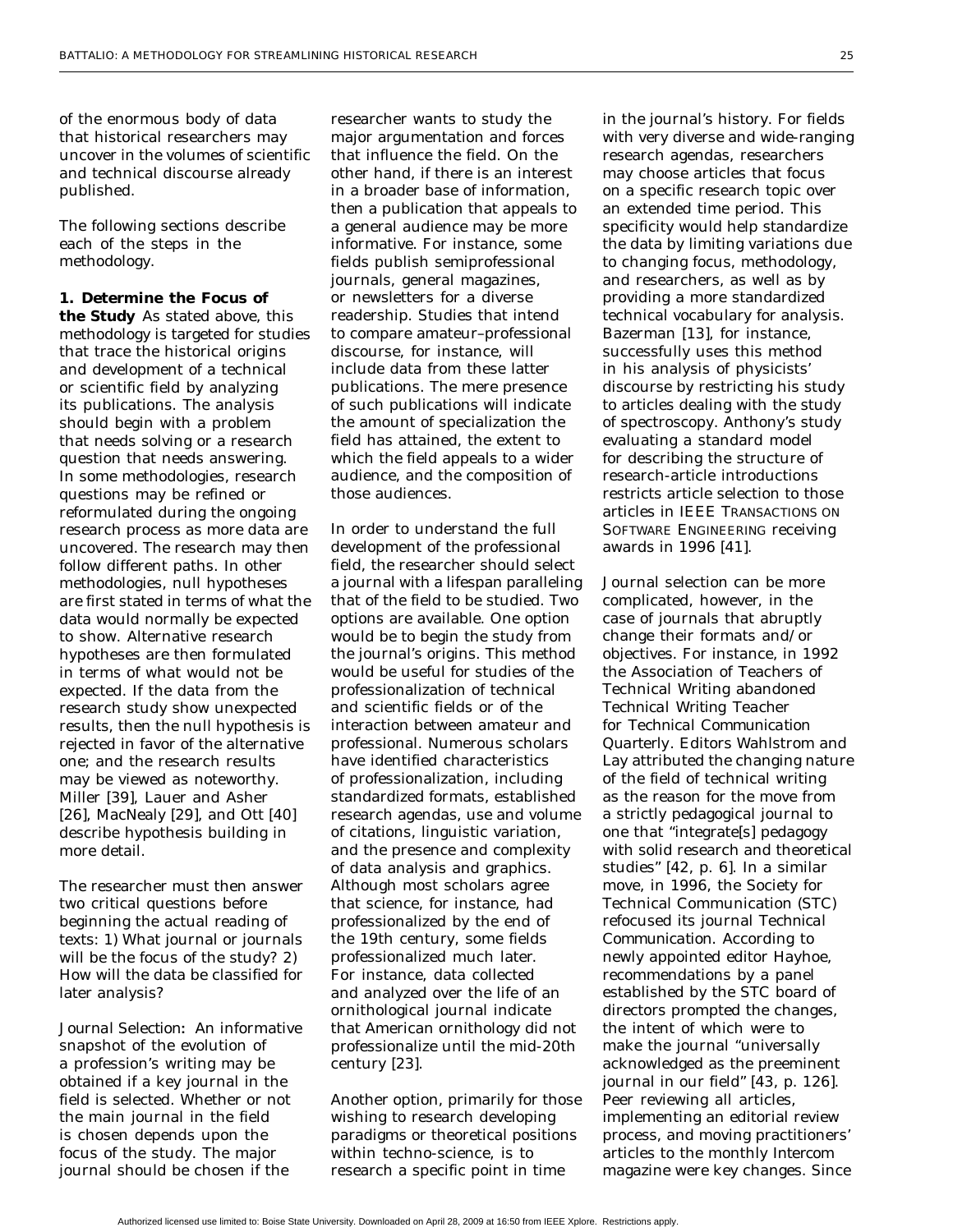changes such as those occurring with these two journals likely represent paradigm shifts within the discipline, these events in themselves prompt further study. However, for historical studies over the life of a journal, major shifts in focus may cause such radical changes in format, content, and contributors that historical studies of each variation of the journal may best be conducted separately.

*Data Classification***:** The second question to be answered concerns the coding of data. There are three main types of data, or variables of interest: in order of flexibility, NOMINAL DATA, in which ordering is not important (for instance, the sex or race of journal authors); ORDINAL DATA, in which order is clear, but absolute distances between each are not (for instance, a journal's level of grammatical complexity such as use of simple, compound, and complex clauses); and INTERVAL DATA, in which data is ordered and quantifiable (for instance, membership figures and the number of graphics used during a journal's history).

Because count, or categorical, data analysis (described in step eight) uses data tables, or matrices, as a basis for its calculations, the study is more effective if the variables, or factors, of interest described above can be selected based upon their ability to be coded into multiple levels, as for instance, levels of graphics as for lay, amateur, and professional reader; levels of sentence structure as simple, moderate, and complex; levels of changes in argumentation as methodological, theoretical, and model-oriented; and so forth.

Throughout the collection process, the researcher should look for additional data categories that sometimes become evident only during the actual accumulation of data. If the study can be designed so that at least one variable, or factor, has only two levels and is a distinct response variable (that is, a dependent variable upon which

the other variables operate), then more sophisticated statistics as described in step eight may be implemented. For instance, in a hypothetical study, a researcher is studying the professionalization of a technical field by analyzing a database of articles from the field's journals. S/he has determined an approximate date of professionalization and has hypothesized that a number of factors, or independent variables, such as sentence length, changes in graphical presentation, article length, and professional collaboration can be used to identify the time span within which the field has professionalized. Numerous researchers use such empirical evidence to evaluate the maturation of professional fields [13], [18]–[21], [23], [24].

Thus, the dependent variable, professionalization, has two levels—yes or no. The independent variables have varying levels depending on the kinds of data collected. The researcher would then compile a table for each independent variable. For example, if the researcher had grouped professional collaboration into three levels of authorship of 1, 2–5, and 6+ authors, the table would appear as shown in Table I. That is, in row one, of the 71 single-authored articles, 64 were written prior to the determined date of professionalization; 7 were written afterward, and so forth.

If this level of data categorization is not possible, categorical data analysis still provides useful descriptive information.

| TABLE I                       |
|-------------------------------|
| SAMPLE DATA TABLE SHOWING     |
| PROFESSIONALIZATION STATUS OF |
| AUTHORS IN SAMPLE OF ARTICLES |
|                               |

| No. of<br><b>Authors</b> | No  | Yes | Total |
|--------------------------|-----|-----|-------|
|                          | 64  |     | 71    |
| $2 - 5$                  | 31  | 97  | 128   |
| 6+                       | 5   | 27  | 32    |
| Total                    | 100 | 131 | 231   |

The reliance on levels of factors do point to a disadvantage of categorical data analysis, since it is ordinarily better statistically to collect continuous data through simple random sampling in order that ANOVA and regression methodologies can be implemented. Of its nature, categorical data analysis, which relies on grouping individual data values within the levels of the factors being analyzed, does cause some loss of information which creates a need to supplement statistical findings with qualitative historical research. If nothing else, statistics can at least direct the researcher toward the most useful factors and data for further study, as described in step ten below.

#### **2. Search for a Historical**

**Overview** A historical overview of the field or research topic is an invaluable aid in data collection and analysis. Such an overview not only directs the researcher to specific time periods of interest, but it also parallels the establishment of statistical norms. Acquiring a historical overview may be likened to determining benchmark values, as in formulas for determining the number of observations needed for random sampling whereby the accuracy of the results (in *t* or *Z* table values), the variability of the sample (σ or  $σ<sup>2</sup>$ ), and the width of the interval (*E*) are calculated. Two common methods for determining these statistical norms are to review the statistical literature for commonly accepted values or, if none exist, to do a pilot study to obtain these values. Similar methods may be used by the historical researcher: reviews of the literature and interviews with key figures provide historical context; pilot studies may also be conducted.

#### *Reviews of the Literature***:** Researchers of technical and scientific discourse should first perform a literature review of the target field itself, of related historical fields and of journals focusing on discourse studies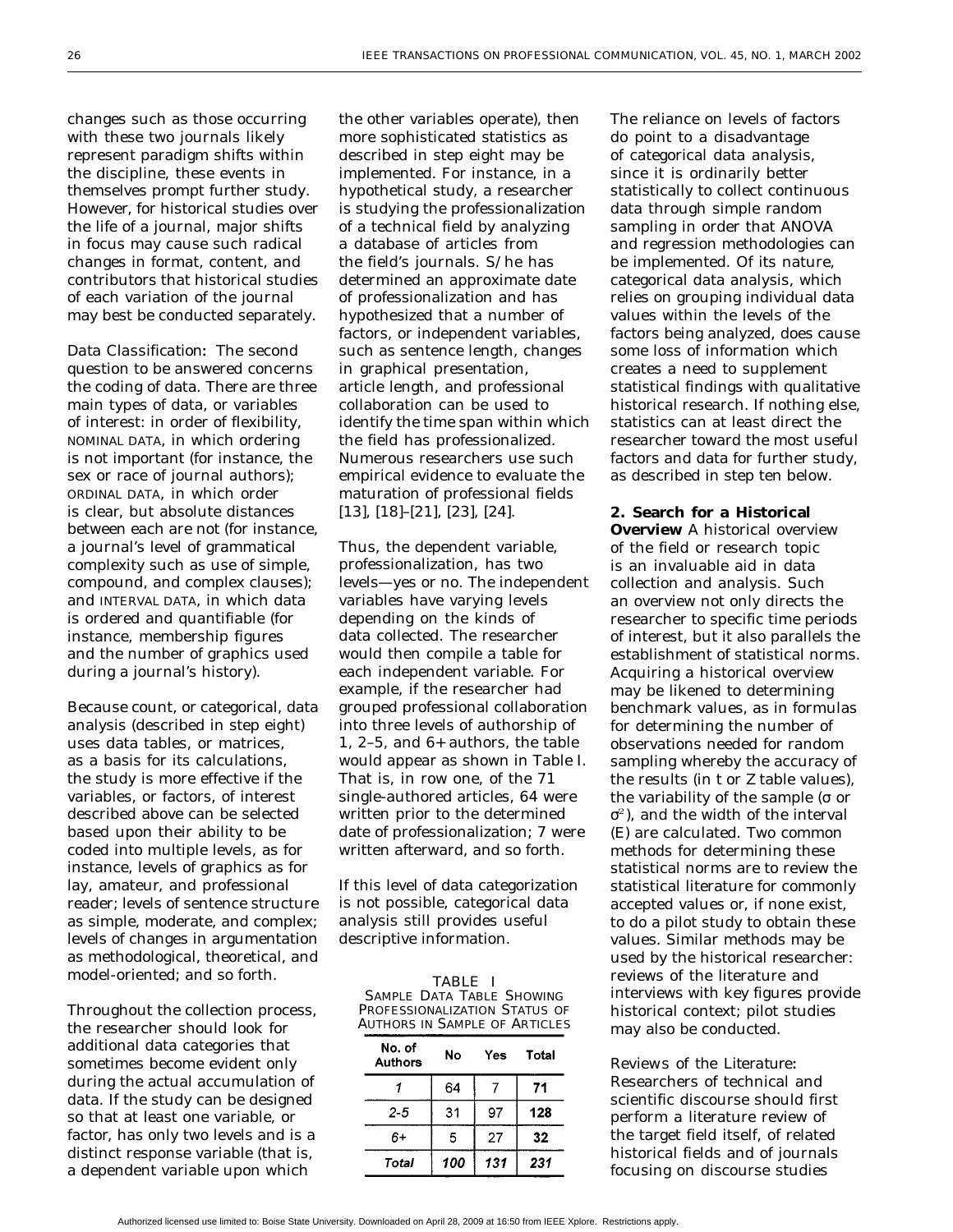in order to obtain a historical overview. Connor [5] offers a useful framework to provide historical context for studies of the history of technical communication. Of special note are several key steps in her methodology. Researchers should review specialist historical literature, keeping in mind the interpretive nature of any historical work. They should also determine the journals' intellectual and social context by referring to works by professional historians and scholarly publications on the history of the time period under study. Understanding the journal's readership is another critical contextual component, which the journal itself should provide in the form of features such as Letters to the Editor, Commentaries, Short Communications; yearly membership figures; minutes of annual meetings; summaries of annual conference proceedings; and notices of awards, special events, and calls for papers.

A survey of the main journals in the field should uncover at least a few historical articles. For instance, Abt [21] has written about astronomy, the Physics Survey Committee [44] has researched the field of physics, and ornithologists have published occasional historical overviews [45], [46].

A helpful comparative benchmark would be a chronological overview provided by the profession itself. In particular, a continuum of activity is a valuable aid to the historical researcher. Researchers studying field and laboratory sciences will find extremely useful the continuum of perspectives offered by Killingsworth and Palmer [47, p. 112]. The continuum shows that the progression from natural history study to experimental scientific research may be viewed as a continuum from simply observing, to observing and measuring in the field, to manipulating in the field, to manipulating in seminatural conditions, to bringing the system

into the lab, and finally, to manipulating theoretically using mathematics and computer models.

*Interviewing***:** Interviews with key figures in the target field, such as prominent researchers or practitioners, and with noted historians of the field or periods under study also assist a historical overview. For instance, Killingsworth and Palmer [47] developed their continuum based on interviews conducted with ecologists at then Memphis State University to describe the progression from natural history study to experimental scientific research.

*Pilot Studies***:** If the researcher is unable to find appropriate overviews from outside sources, then a pilot study should be conducted in order to obtain a historical overview of the field of interest. The study might consist of a survey of a small systematic sample of articles, say the first article of a representative journal from each issue for a given number of years. The exact nature of the study would determine whether the specific analysis of the sample would focus on methodological, linguistic, or theoretical changes over time. For instance, for a study of technological change, a count might be made of the various technologies described in the sample of articles over the time period under study. The data from this count would give the researcher an overview of the number and kinds of technologies influencing the technical field and the evolution of these technologies over time. Pilot studies such as these are useful at any point in the research process where baseline values or statistical norms are needed.

**3. Select a Database for Study** A major difficulty prompting the use of the research methodology described here is the large body of information the historical researcher may need to digest.

For instance, a complete analysis of three hundred years of journal articles is prohibitive. Another difficulty is the inherent bias associated with discourse accumulated over large time spans, such as a variety of research methodologies, individual writing styles, influence of journal editors, repetitive authorship, and changes in research agendas. A random sampling of articles would enable the researcher to obtain a more manageable sample and manage such bias, as well as allow for statistical analysis. If circumstances such as those listed above do not exist, however, then random sampling may not be necessary.

One type of random sample, a systematic sample, is particularly useful for historical research in that it provides a cross section of data. It adds a historical perspective in addition to providing a random sample for investigating statistical inferences. Its value for historical researchers is that it allows the researcher to incorporate a chronological component into the database since the sample is spread more evenly over the population [48, p. 205].

Systematic sampling involves selecting one unit at random from each stratum, then every *k*th unit thereafter. For instance, in a study of articles over a hundred-year span in which the journal has published five issues yearly, the unit is the issue and the year is the stratum. Therefore, there are five units per stratum. The researcher may roll a dice to determine the issue number to be sampled; that is, if a one were rolled, then the first issue of each year will be used. The researcher may then use another method to determine which article(s) in that issue will be selected. For example, if the purpose of the study is to determine the changes in research topics over the hundred-year period, the first article of the issue may be chosen, since placement of the article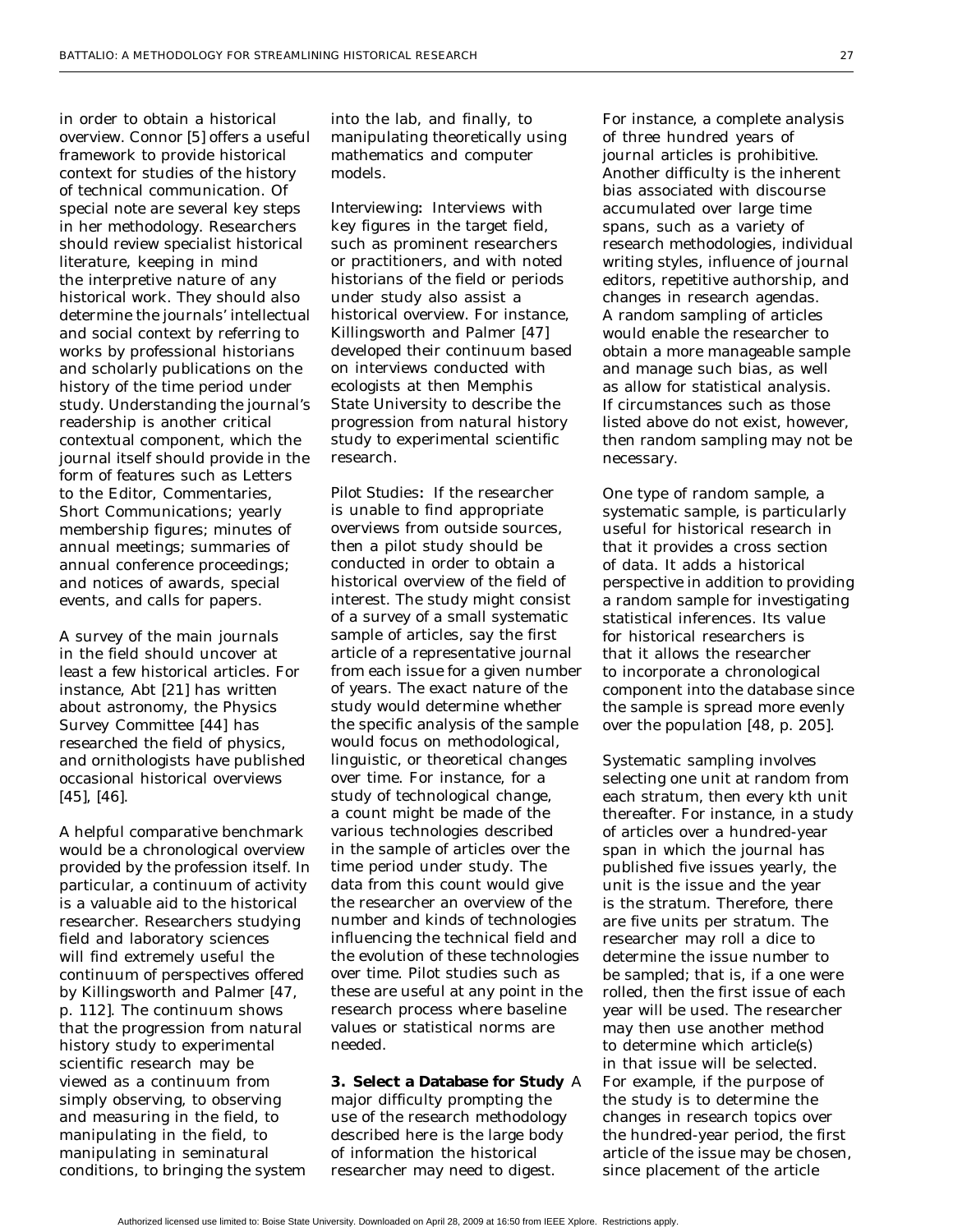will indicate the research article's value. This procedure will provide a 100-article database by using the first article of the first issue each year for the hundred years under study. If a larger database is desired, more units and/or articles per unit may be chosen.

As long as this grouping of articles into one-year increments does not introduce bias into the sample as described above, systematic sampling is easy to implement and will likely give more precise results than simple random sampling [48, p. 205] because it more uniformly provides a cross section of samples and is more selective. In addition, systematic sampling may approximate stratified and cluster sampling, thereby widening its applicability as well.

Another issue to be considered when selecting a database whose data may be used statistically is sample size. For normally distributed data, statisticians have devised a number of statistical formulas for estimating an optimal sample size. However, since count data is not normally distributed, these formulas are not as useful. A more important issue in analyzing categorical data statistically, as described in step eight, is the individual cell-frequency count, which may assist the researcher in evaluating the adequacy of the sample size. As a rule of thumb, counts for individual cells in the data table should total at least five. Alternatively, Agresti [49, p. 246] suggests that the total sample size divided by the number of table cells should be greater than five. The data in Table I, for instance, may be analyzed by categorical methods because all cells have at least five occurrences and the total sample size (231) divided by the number of cells (6) is greater than five (38.5). If this were not the case, then the researcher would continue sampling using the established methodology until these minimal values were obtained. If the resulting tables were to include cells with

unusually large values, then other methods, like combining cells or collapsing tables, would be preferable. Agresti [49, p. 239–250] suggests a number of alternatives. Battle et al. [50] provide formulas for using statistical power to determine sample sizes.

**4. Read Chronologically the Cross Section of Articles** The researcher now has the tools necessary to begin a historical analysis: a carefully selected journal from the field, a historical continuum, and a random sample of articles to be read and analyzed in light of the historical continuum. Next, the researcher reads each article in the database, categorizes each according to the elements under study, and then places each element or article along the historical continuum. The resulting data table may then be used for analysis.

Mention should be made of the need for internal consistency whenever data are categorized or coded. If the categorizing or coding of data is interpretive or dependent upon varying degrees of subjectivity, two or more raters should be used for this part of the data collection process. Raters must first practice categorizing or coding sample data until they achieve a high level of agreement, or correlation. During the actual data collection process, the level of agreement among the raters is recorded and reported, ordinarily in the form of reliability coefficients. These correlation values range from  $-1.00$  to 0 to  $+1.00$ , with +1.00 being perfect agreement. Minimum levels of agreement and reliability coefficient values vary among methodologies. Krippendorf [37, pp. 72–74, 146–154] and Lauer and Asher [26, pp. 138–139] discuss inter-rater reliability in more detail.

A specific example may best describe the methodology presented thus far. In order to clarify the process of

transition from natural history to experimental science as American ornithology professionalized over the past century [23], I used *The Auk*, American ornithology's professional journal, as a historical barometer of this progression. The database consisted of all major research articles (444 in all) from all four issues of 11 volumes of *The Auk* beginning in 1890 and each 10-year interval thereafter; i.e., 1900, 1910, etc. After determining the research topic of each of these articles, the resulting data were compared with the historical overview provided by Killingsworth and Palmer's Continuum, as described in step 2 above. The merger of data and overview clarified the progression of ornithologists' writing from natural history to experimental science discourse and thus showed the evolution of their writing during the past century. Table II shows the distribution of articles across the continuum. Because the systematic sample distributed the articles over *The Auk*'s 109-year history, the table shows a representative cross section of topics of interest to ornithologists over the years and reflects methodology in keeping with what was considered ornithological science at each respective decade.

**5. Identify Historical Patterns by Plotting the Data** Once the data are gathered, the researcher should obtain an overview of the entire set of raw data because a preliminary look at this data may help to determine which components of the data will be useful for further analysis. Descriptive statistics, whereby the complete set of data is simply plotted in tables and graphs, provides such an overview. In addition to the count-data matrices (see step 1) and data tables (see step 4), graphs also provide insight into newly obtained numerical data. Line graphs are especially insightful for historical research since a major focus is to identify changes over time.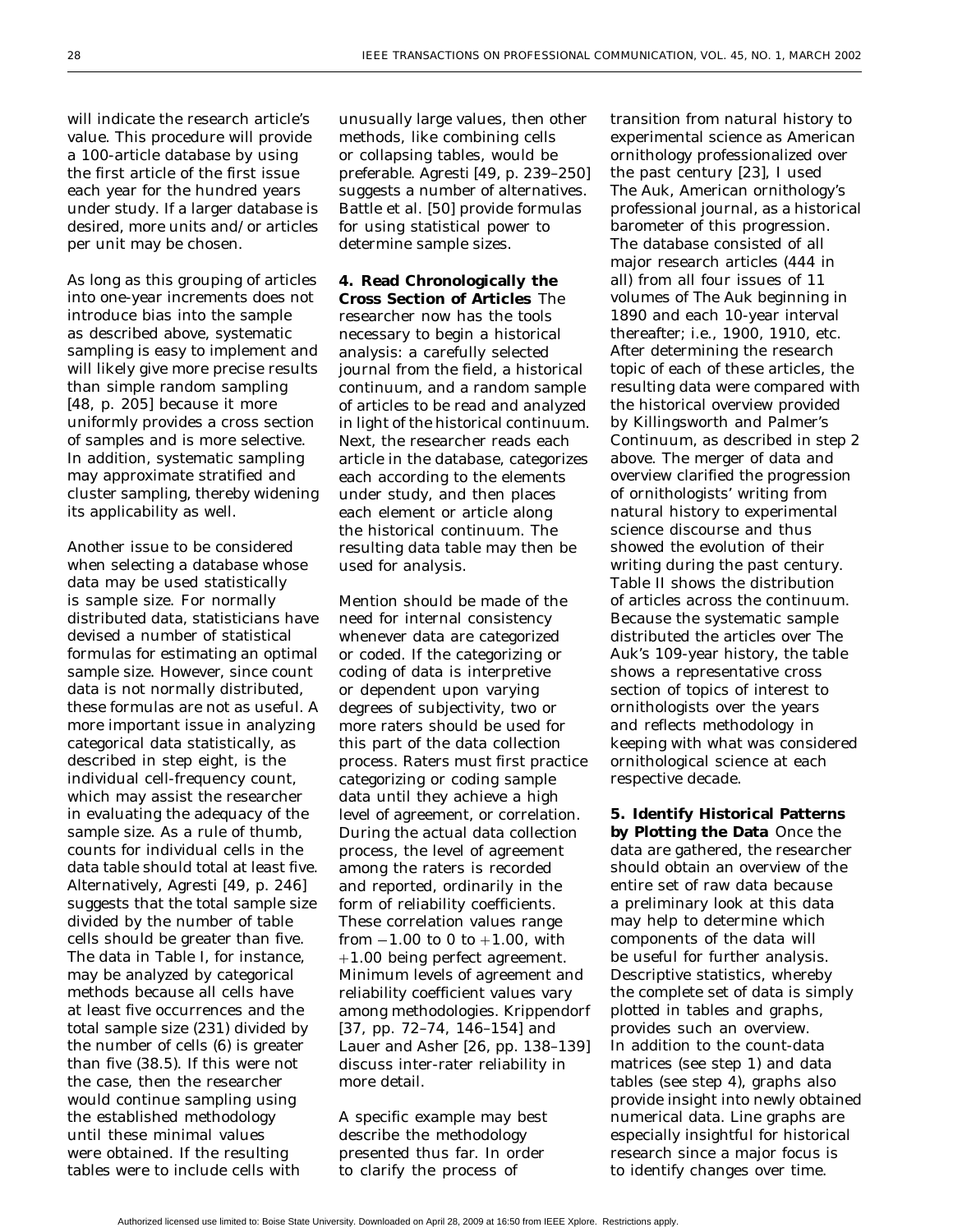Such graphs can be easily created using the data table from step 4 since a systematic sample has been used as the database and the use of the historical continuum has organized the data chronologically. The researcher may use a computer spreadsheet program, like Microsoft Excel, to draw line graphs (or bar graphs) that plot time along the horizontal axis in order to search for patterns of historical change. Such plots are also useful in determining the kinds of inferential statistical procedures to be used in analyzing the raw data (see step eight), as well as in refining the kinds of variables and levels of factors used in the study.

Three examples show the value of plotting historical time lines. In a study of the probability distribution of the age of references in engineering papers, Matricciani [51] uses the graphic shown in Fig. 2 to depict the age of references cited in an Italian electronics journal during a 60-year period. The line graph plots the number of references in quartiles between 1930 and 1990. In my study of ornithologists'

discourse, Table II shows that the bulk of the data from the 444 articles occurs on either extreme of the continuum. Bar-graphing this data and adding a mean line to reveal the change over time, as well as the variation in the data, clearly demonstrate not only the distinct change in topics over time, but also the four periods of ornithological discourse. The patterns derived from these plots clarified the scientific community's response to the articles under study. Finally, Paul's [52] study of the rhetorical use of citations includes several plots of the occurrences of citations over a 17-year period. As shown by these three examples, plotting data facilitates the researcher's ability to see patterns in data otherwise obscured by raw numbers.

#### **6. Identify Changes in the**

**Discourse** In order to complement the historical overview, researchers may also gather other count data. As described in step 4 above, multiple raters should also be used here if appropriate. Frequency and types of graphics and the amount of coauthorship, as well as changes in organization, formatting, and article length

may also be quantified. The appearance of standard features, such as the IMRaD format (Introduction, Methods, Results, and Discussion) and the presence of acknowledgment sections and literature reviews may likewise be of significance. For example, Abt [21] found to be useful a plot of the lengths of articles published between 1910 and 1980 in the three major American astronomical journals. The graph shows the striking increase in paper lengths since 1940, as shown in Fig. 3.

It should be noted that any direct comparison of data over multiple graphs should be made only after the data have been standardized. For all graphs being compared, their horizontal and vertical axes should show the same kinds of data and use the same incremental values.

Alternatively, the researcher may collect all of the data at once by combining this and the following step with steps four and five that first provide a historical overview. However, a researcher who first acquires a chronological overview of the field's historical development

| Year  | Observe in<br>Field | Observe &<br>Measure in<br>Field | Manipulate<br>in Field | Manipulate<br>in Semi-<br>natural<br><b>Conditions</b> | <b>Bring</b><br>System<br>into Lab | Theor.<br>Sys./Math<br>& Comp.<br><b>Models</b> | Other                  | Total No.<br>٥f<br><b>Articles</b> |
|-------|---------------------|----------------------------------|------------------------|--------------------------------------------------------|------------------------------------|-------------------------------------------------|------------------------|------------------------------------|
| 1890  | 17 (41%)            | 6(14%)                           | $0(0\%)$               | $0(0\%)$                                               | 17 (41%)                           | (2%)<br>1.                                      | (2%)<br>1              | 42                                 |
| 1900  | 14 (40%)            | 2<br>(6%)                        | $0(0\%)$               | $0(0\%)$                                               | 16 (46%)                           | 1(3%)                                           | 2(6%)                  | 35                                 |
| 1910  | 24 (69%)            | 6(17%)                           | $0(0\%)$               | $0(0\%)$                                               | 2(6%)                              | $0(0\%)$                                        | 3<br>$(9\%)$           | 35                                 |
| 1920  | 20 (61%)            | $\overline{2}$<br>(6%)           | $0(0\%)$               | $0(0\%)$                                               | 8(24%)                             | 1(3%)                                           | (6%)<br>$\overline{2}$ | 33                                 |
| 1930  | $(50\%)$<br>20.     | 5(13%)                           | $0(0\%)$               | $0(0\%)$                                               | 7(18%)                             | 2(5%)                                           | 6(15%)                 | 40                                 |
| 1940  | (18%)<br>6.         | 6(18%)                           | 3(9%)                  | $0(0\%)$                                               | 14 (41%)                           | 2(6%)                                           | 3<br>(9%)              | 34                                 |
| 1950  | 6(22%)              | 7<br>(26%)                       | $0(0\%)$               | $0(0\%)$                                               | 7 (26%)                            | 4 (15%)                                         | $3(11\%)$              | 27                                 |
| 1960  | 4 (17%)             | 5<br>(22%)                       | 1(4%)                  | $0(0\%)$                                               | 10 (44%)                           | (9%)<br>$\overline{2}$                          | (4%)<br>1.             | 23                                 |
| 1970  | (5%)<br>$2^{\circ}$ | 16 (38%)                         | 3(7%)                  | 1 $(2%)$                                               | 16 (38%)                           | 4 (10%)                                         | (0%)<br>0              | 42                                 |
| 1980  | 1 $(2%)$            | 20 (29%)                         | 2(3%)                  | $0(0\%)$                                               | 17 (25%)                           | 28 (41%)                                        | $0(0\%)$               | 68                                 |
| 1990  | 1(2%)               | (8%)<br>5                        | $1(2\%)$               | $0(0\%)$                                               | 3(5%)                              | 55 (85%)                                        | $0(0\%)$               | 65                                 |
| Total | 115                 | 80                               | 10                     | 1                                                      | 117                                | 100                                             | 21                     | 444                                |

TABLE II ORNITHOLOGICAL DISCOURSE IN *THE AUK*: 1890–1990 [NUMBER OF ARTICLES (PERCENT)]

Source: Battalio [23, p. 73]. Copyright © 1998, Ablex Publishing Corporation.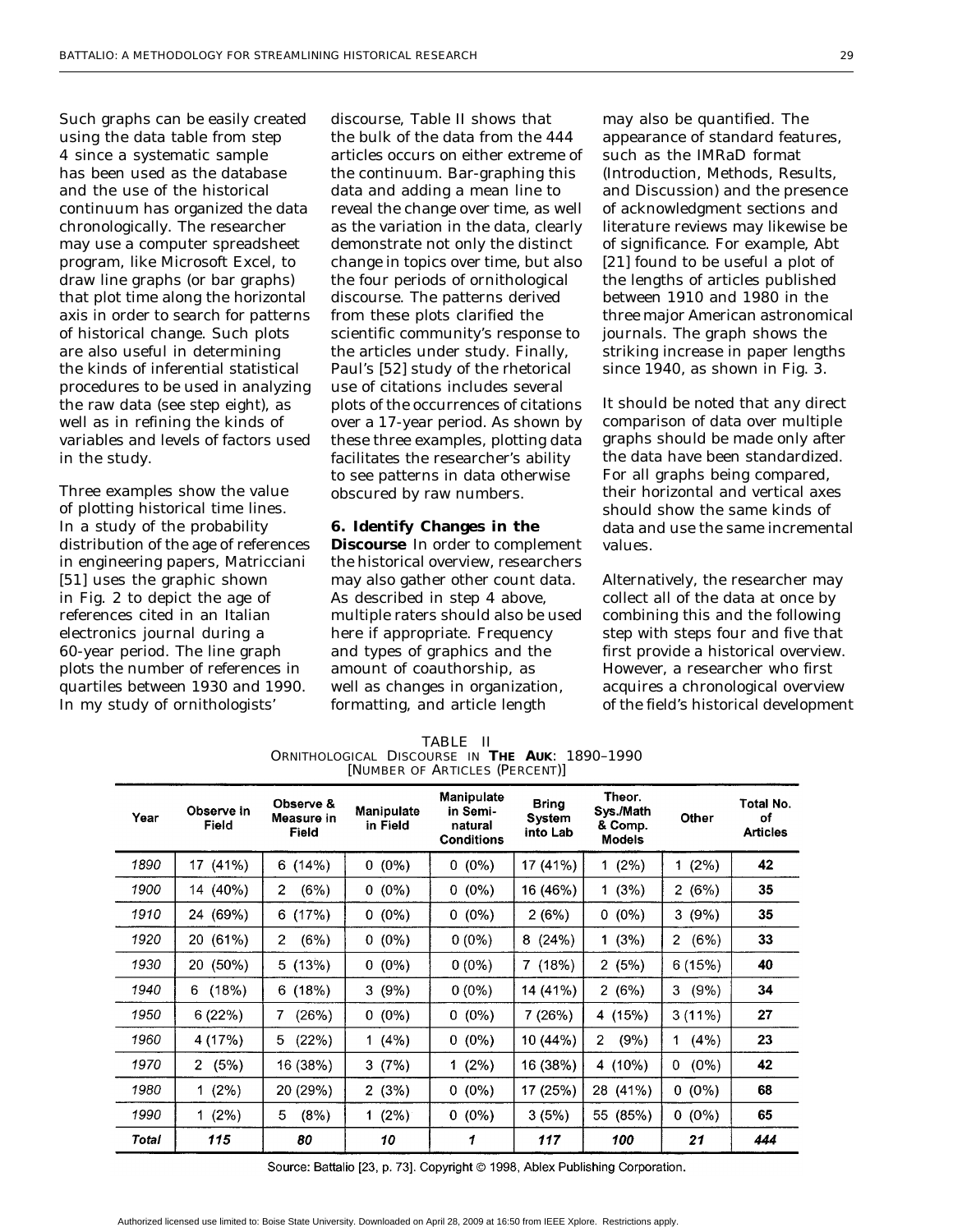will more readily identify elements and categories of information worthy of further study.

#### **7. Linguistically Analyze the**

**Data** So far, data derived from the methodology described here have revealed the rhetorical contexts in which the discourse of science and technology operates. The linguistic decisions made by members of the scientific and technical professions also inform a historical study of discourse. Such an analysis will show not only the amount of specialization

in the field as evidenced by the use of technical terminology, but also writers' attitudes toward their own knowledge. A study of linguistic choices may also provide insight into social interactions both within the scientific and technical community and with outside forces.

*The Linguistic Database***:** Linguistic analysis is time-consuming because it involves word-, phrase-, and sentence-level analyses. Consequently, depending on the size of the database of articles, a subsample taken from the entire data set may be necessary. Here again, in order to show linguistic change over time, the researcher would use a systematic subsample, as explained in step 3.

For instance, one article each from issues one and three of the journal at 5-year intervals from 1890 to 1990 may be selected, resulting in a 40-article database. The particular article chosen will depend upon the purpose of the historical study. For example, if





Fig. 3. Example of descriptive statistics from historical data. (Source: Abt [21, p. 271]. Copyright©1981, Astronomical Society of the Pacific.)

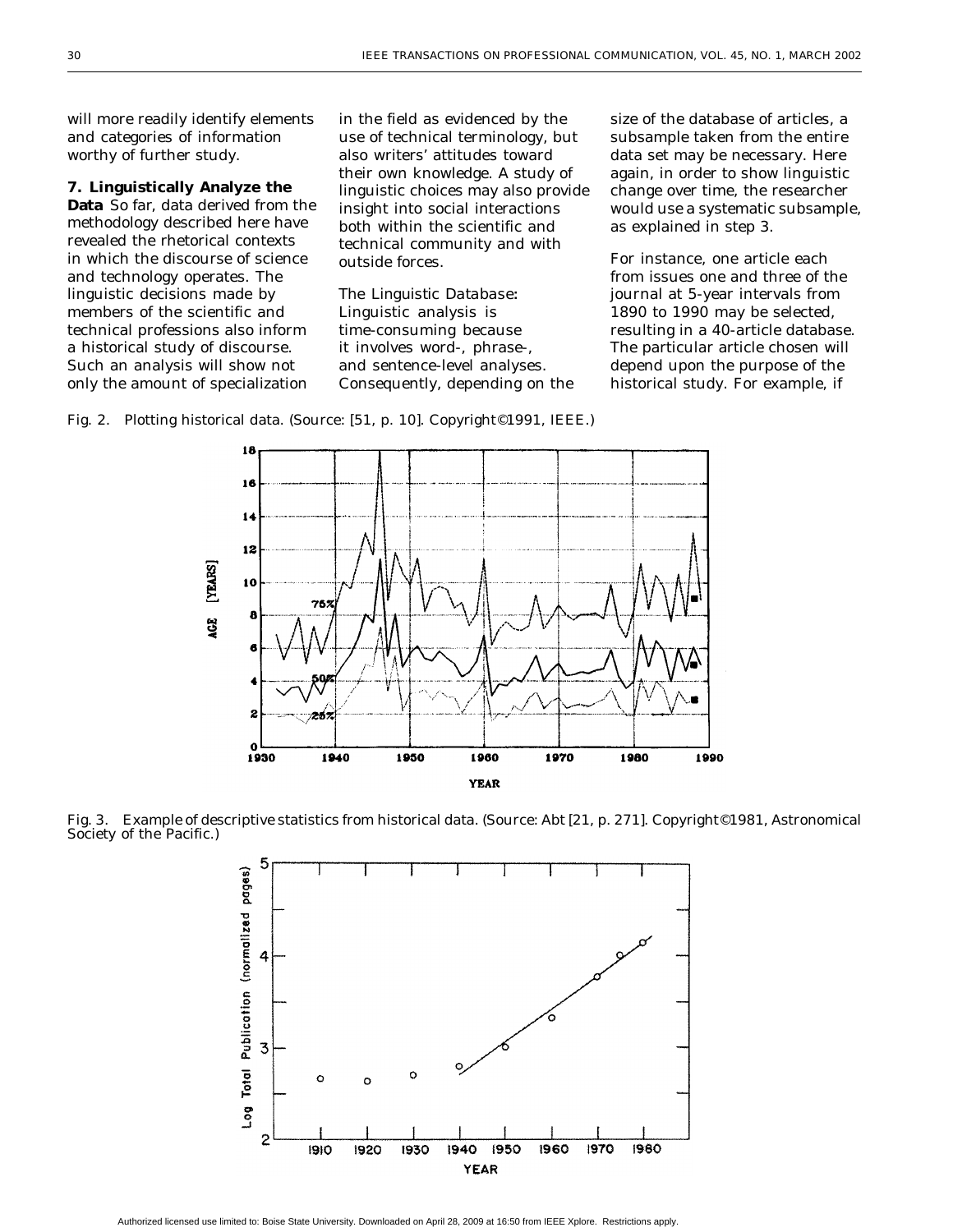the field's most pressing topics are under study and if the researcher has determined by comparing the progress of research in the field over time with the journal's table of contents that article placement is indicative of a topic's priority, then the first article may be chosen. Where article placement is not a priority, the choice of article may be randomized. Since linguistic variation is also of importance, the representative sample should contain as many different authors as possible in order to sample a broad cross section of writing styles and to reduce the influence of a particular author's style of writing. Thus, during the selection process, if an author already part of the database is encountered, the researcher should not include that article. If the entire six months of articles are skipped (that is, all articles in either issues 1 and 2 or issues 3 and 4), then the first article of the six-month period (that is, the first article of issue 1 or 3) is selected. In the case of coauthored articles, selection may be based on the first author's named. This method ensures that the database contains a representative cross section of authors and subject matter, equally spread out over the years under study.

Once articles are chosen, the researcher must determine the passages to be analyzed linguistically. A useful method for selecting multiword passages for linguistic analysis is described by Bazerman, who used 1000-word passages in his analysis of physicists' discourse:

From each of the articles three to five passages for analysis were chosen, representing whichever of the following sections of the argument were present: introduction, theory, experimental, results, discussion/conclusion. The passages began at the beginning of each of the sections and ended either at the first sentence break after two hundred words were reached, or at the end of the

section if it was under two hundred words in length. [13, p. 167]

If there are no headings in the text, the first 1000 words may be selected.

Next, the researcher should consider the data gathered in previous steps and, if necessary, refine the research questions formulated at the beginning of the study. For instance, data plots from steps 5 and 6 may suggest historical implications: that sentence lengths and nominalizations will increase over time; that metadiscourse will increase in variety; that sentences will become more dense, while clauses will increase in complexity emphasizing cause–effect relationships; and/or that argumentation will be more empirically based, focusing on the use of citation, induction, and assertions of reliability.

Linguists have identified many features that may be used in describing the discourse of science and technology. Lakoff and Johnson [53] have shown the importance of the major metaphors, tropes, and figures of speech in a writer's word choice. These language features identify writers' perspectives about the world, society, and culture. Other linguistic choices, such as use of technical terminology and variations in sentence complexity, indicate a writer's audience awareness and extent of knowledge. Chafe [54] has shown that the use of evidentials reveals writers' attitudes and certainties about information, that is, expressions indicative of reliability of evidence, belief, induction, hearsay, citations, deduction, hedging, sensory evidence and expectations. Myers [22, p. 72–73] and Fahnestock [55, p. 21–30] suggest other approaches for evaluating writers' attitudes.

*The Linguistic Analysis***:** Once the linguistic features are selected, two or more raters code into the text

for analysis and future reference each feature encountered in the sample passage. The data are then marked on a coding sheet, which is later used to count occurrences of each linguistic feature. For instance, a linguistic analysis may be made of diction choices, sentence complexity, and evidentiality. As each element is found in the relevant texts, its location is marked in the text and noted on the coding form, which is later used to compile occurrences of each linguistic feature (see [23, p. 185] for an example).

After occurrences are counted and insufficient cell counts are eliminated (see step 3), the data may be grouped into periods (for instance, 10-year segments), averaged and graphed as frequency distributions. Transforming the data into time-line graphs will show positive or negative trends in the linguistic features under study. As explained in step 5, such graphs will provide a preliminary view of the linguistic changes over the time span of the journal being analyzed in the same way that Fig. 3 shows changes in the lengths of astronomers' articles. Linguistic patterns may likewise correspond to the historical changes in the discourse.

Because linguistic study necessitates relatively small databases, time lines that show decided positive or negative slopes should be the focus of the analysis, rather than a one-period irregularity that may be caused by a particular author's overuse of the linguistic feature being analyzed. These slopes most likely point to those linguistic features indicative of the most change over time and are consequently the most useful for distinguishing the discourse of science and technology. In particular, the data associated with these slopes are the most useful for inferential statistical analysis (see step 8).

Two trends will be of particular interest. First, linguistic features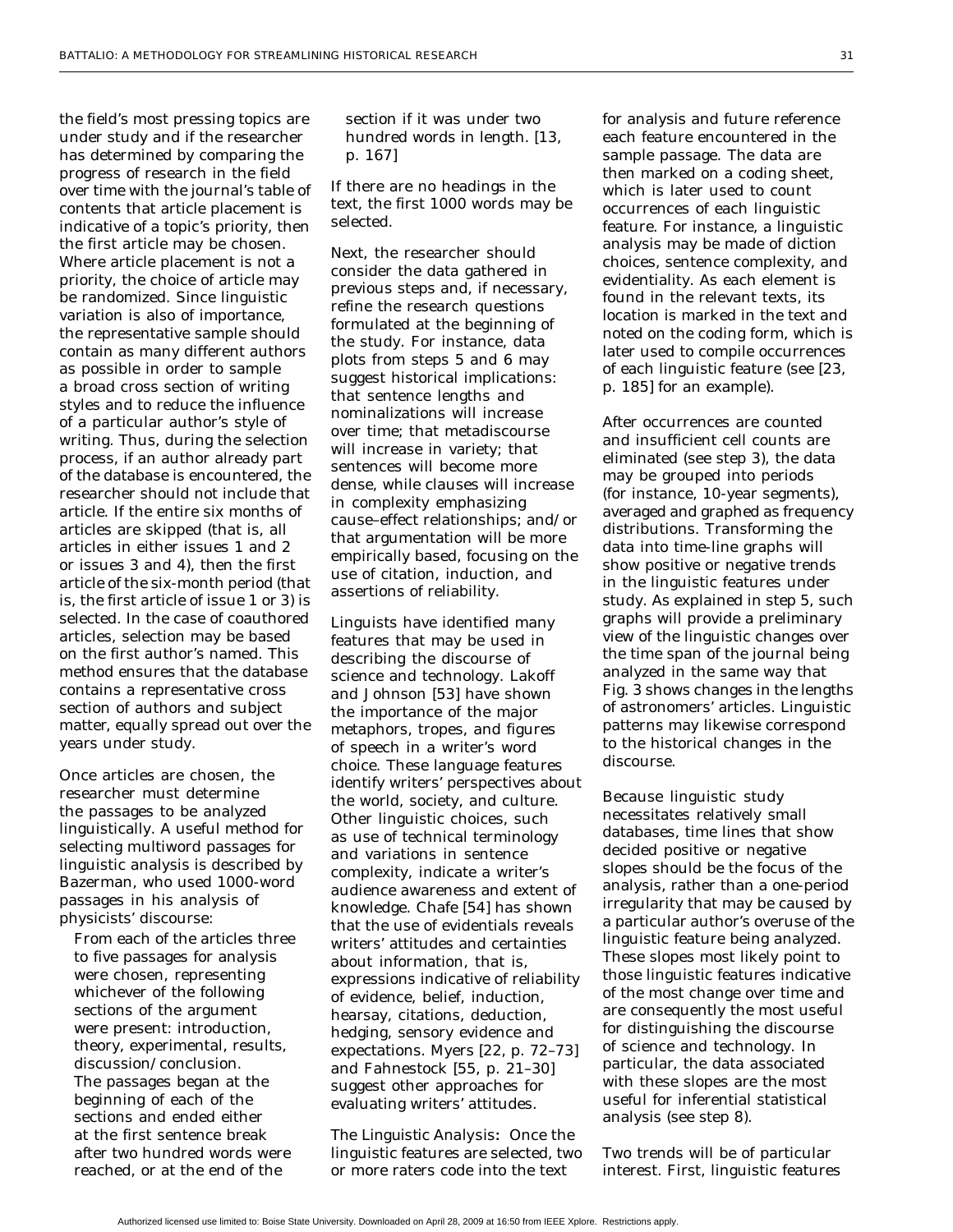may be generally stable over time; values early in the study period are similar to those late without any large positive or negative slopes. Of course, some fluctuations in the data are likely, due to both the limited database and variation in individual writing styles. Second, linguistic features may show definite changes over time. Once these patterns are identified, the researcher now has justification for conducting further, more extensive research using more articles and larger linguistic samples over the more limited time period indicated by the plotted time lines. The resulting data may show even larger changes and steeper slopes.

Regardless of the methodology, linguistic analysis of individual articles creates the possibility of documenting only individual writers' styles because an individual writer's influence cannot be completely separated from any piece of discourse. There will always be some variance in the empirical results of such a study. Individual writers make decisions about their writing based upon past experience, the limitations imposed by the discourse, and the audience itself. The linguistic data obtained from individual authors' styles is best viewed as an indication of and generalization about the type of writing style typical of the discourse of a particular field.

#### **8. Implement Categorical**

**Data Analysis** The first seven steps above have shown that a researcher can obtain useful information by descriptive statistics. As Fig. 1 indicates, step 8 may be considered an optional one, depending upon the researcher's expertise in inferential statistical analysis. For an introductory overview of quantitative analysis, see Goubil-Gambrell [25] and Spyridakis et al. [56]. MacNealy [29], Lauer and Asher [26], and Spyridakis [30] provide more comprehensive descriptions.

Here I will describe the use of content analysis and commercial statistical packages. However, this overview does not pretend to substitute for a formal study of statistical analysis. On the contrary, academic study of statistics provided by many universities is a prerequisite to full use of statistical analysis. Campbell [3] offers an analysis of the strengths and weaknesses of current research-methods courses in programs in business and technical communication.

Still, personal computer software programs, such as PC SAS and advanced spreadsheet software programs, are making the job, at least of obtaining the calculations, much easier. On the other hand, those without statistical expertise may wish to work in collaboration with a colleague in the math or statistics department.

*Content Analysis***:** Historical researchers, whose subjects and contexts may no longer be directly accessible for qualitative study, may still simulate such contact through content analysis, a means of obtaining information by indirect methods. Krippendorf [37] provides the following examples. A linguist may focus on the words and expressions found in documents. A sociologist may derive the meaning of an act by placing it in its social context. A communication researcher may document influence on audience, cultural distinctions, and institutional constraints by interpreting a message "in relation to a sender's intentions, to a receiver's cognitive or behavioral effects, to the institutions within which it is exchanged, or to the culture within which it plays a role" [37, p. 24]. Psychologists have used content analysis to determine issues such as "writer's cognition, attitudes, personality, [and] psychopathology" [37, p. 25] by analyzing personal documents.

Garraty [57] justifies and describes the use of content analysis in

historical research. Krippendorf also addresses the importance of the methodology to historical researchers:

Historians would surely love to interview Caesar, Nietzsche, or African slaves entering colonial America, if this were possible. But because letters, books, artifacts, and records kept by others do not anticipate the historian's questions, answers have to be found by indirect methods…. [H]istorians have always demanded that documents be placed in their appropriate historical context. Once this context is delineated, gaps in relevant detail are filled by drawing inferences from numerous bits of information [37, p. 24].

Hagge, who justifies the use of content analysis for making generalizations about written texts [58, pp. 408–420], briefly describes the methodology:

A researcher (a) chooses a representative sample of data to be analyzed; (b) determines, after becoming familiar with the general range of data, a method for classifying the data into mutually exclusive categories; (c) codes the data, tests the coding scheme, makes adjustments, and recodes; and (d) makes inferences about the overall content categories into which the data falls based on the previous three steps [58, p. 420].

In brief, texts may be classified by paragraph, word, word sense, sentence, or theme in accordance with results obtained in the previous steps. Texts may then be coded either by hand or by a computer programmed to implement various standardized classification themes. Krippendorf [37] provides examples that describe hand-coded methodologies. Weber [38] describes the use of computers to produce content analyses of texts. It should be noted that content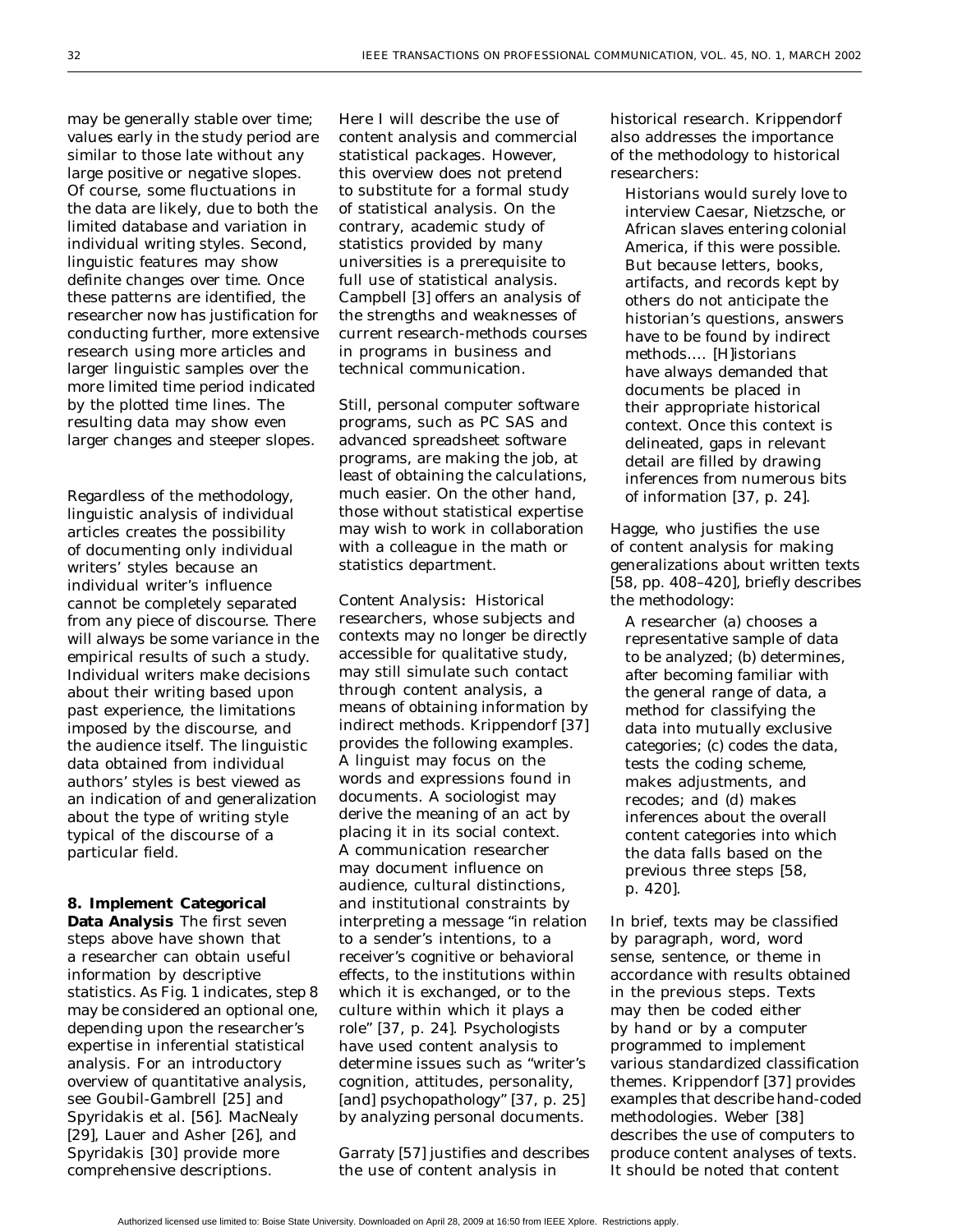analysis should be distinguished from interpretive methodologies such as contextual or rhetorical analyses. In content analysis, the mere frequency of occurrences of words and their meanings has interpretive value. Whether hand or computer coded, counts or lists of relevant words or concepts are compiled as word frequencies, concordances, or keyword-in-context, the latter being a list of excerpts containing the coded word or some specified criteria. Numerical results may then be analyzed quantitatively.

*Statistical Packages***:** In addition, analyses of categorical data may be made using the SAS statistical package. Other packages, such as SPSS, can perform comparable calculations. Three procedures in SAS are of use in analyzing categorical data: PROC FREQ, PROC CATMOD, and PROC LOGISTIC. PROC FREQ provides a number of measures of association, similar to correlation coefficients in continuous data analysis, that show if there are significant relationships between factors [59]. Table III shows the variety of statistical measures available from PROC FREQ. The important point here is that these measures are functions of chi-square  $(χ<sup>2</sup>)$ , the traditional statistic for count data. Statisticians have documented numerous problems with the chi-square itself, including its oversensitivity to table and sample size, scale dependence, and its inability to identify an association or its direction. The various measures in Table III offset in varying degrees the problems with the standard chi-square.

In particular, the likelihood ratio  $(G<sup>2</sup>)$  has become popular because of its statistical properties. As a result, it is especially applicable for the log-linear procedures described below since the statistic may be used like the sum of squares in ANOVA and regression models.

PROC CATMOD provides three features of use in analyzing

categorical data. Loglinear and logit models can perform an ANOVA-like analysis of two-, three-, and four-factor tables showing the relationships among sets of data. Logistic regression models can perform regression-like analyses of multiple factors that show how strong relationships are among factors and whether these relationships are positive or negative [60]. In addition, PROC LOGISTIC also performs regression analyses of categorical data.

Thus, inferential statistical analyses such as these add double value to historical studies. First, associations among data may be revealed in a greater variety of ways. The more ways the researcher has of looking at associations among data, the greater the chance of finding significant associations. Second, though descriptive statistics may show trends among data,

| TABLE -<br>LIST OF STATISTICAL<br><b>MEASURES</b><br>OF ASSOCIATION |
|---------------------------------------------------------------------|
| ANOVA (Row Mean Scores Differ)                                      |
| Cramer's V                                                          |
| Cross-Product Ratio                                                 |
| <b>Equality of Proportions</b>                                      |
| General Association                                                 |
| Goodman & Kruskal's Gamma                                           |
| Kendall's $\tau_\alpha$                                             |
| Kendall's τ $_\text{\tiny{B}}$                                      |
| Kruskal's λ                                                         |
| Likelihood Ratio Chi-Square                                         |
| Mantel-Haenszel's Chi-Square                                        |
| Pearson's Chi-Square                                                |
| Pearson's Coefficient of Contingency                                |
| Pearson's r                                                         |
| Phi Coefficient                                                     |
| <b>Relative Risk</b>                                                |
| Somers' D                                                           |
| Spearman's $\rho$                                                   |
| Stuart's $\tau_c$                                                   |
| Uncertainty Coefficient                                             |
| Yule's O                                                            |

inferential statistics estimates the significance of those trends and suggests the relationships among the historical, linguistic, and rhetorical components of the discourse, thereby enhancing the researcher's chances of identifying the key features of the profession's discourse.

#### **9. Develop Schemas of**

**Discourse** At this point in the process, the researcher has identified and analyzed discourse variables and factors, along with having described rhetorical and linguistic components of the discourse. The overviews and continuums established by the researcher have put these elements into historical perspective. The researcher may now ask if it is possible to construct a diagrammatic representation, or discourse schema, that shows pictographically the interrelationship among all of the concepts discovered thus far. The mere act of creating such representations may clarify and put into perspective the many diverse findings from the historical study. Drawing a picture that synthesizes the major conclusions gleaned from the study forces the researcher to juxtapose, interconnect, and reconsider visually the interpretations that have been developing internally, perhaps subconsciously.

Authors often present theoretical concepts diagrammatically. For instance, the theoretical area called the Ethical Dilemma Domain is depicted as the shaded area shown in Fig. 4(a) [61]. Fig. 4(b) shows the minimalist theory of mind schema reinforcement [62]. Fig. 4(c) is the discourse schema representing the progression from natural history to experimental science ornithological discourse, shown by the horizontal arrow [23]. Since the last example is taken from a study that follows the methodology described here, a further explanation of this schema may be instructive in showing the usefulness of this step in

Authorized licensed use limited to: Boise State University. Downloaded on April 28, 2009 at 16:50 from IEEE Xplore. Restrictions apply.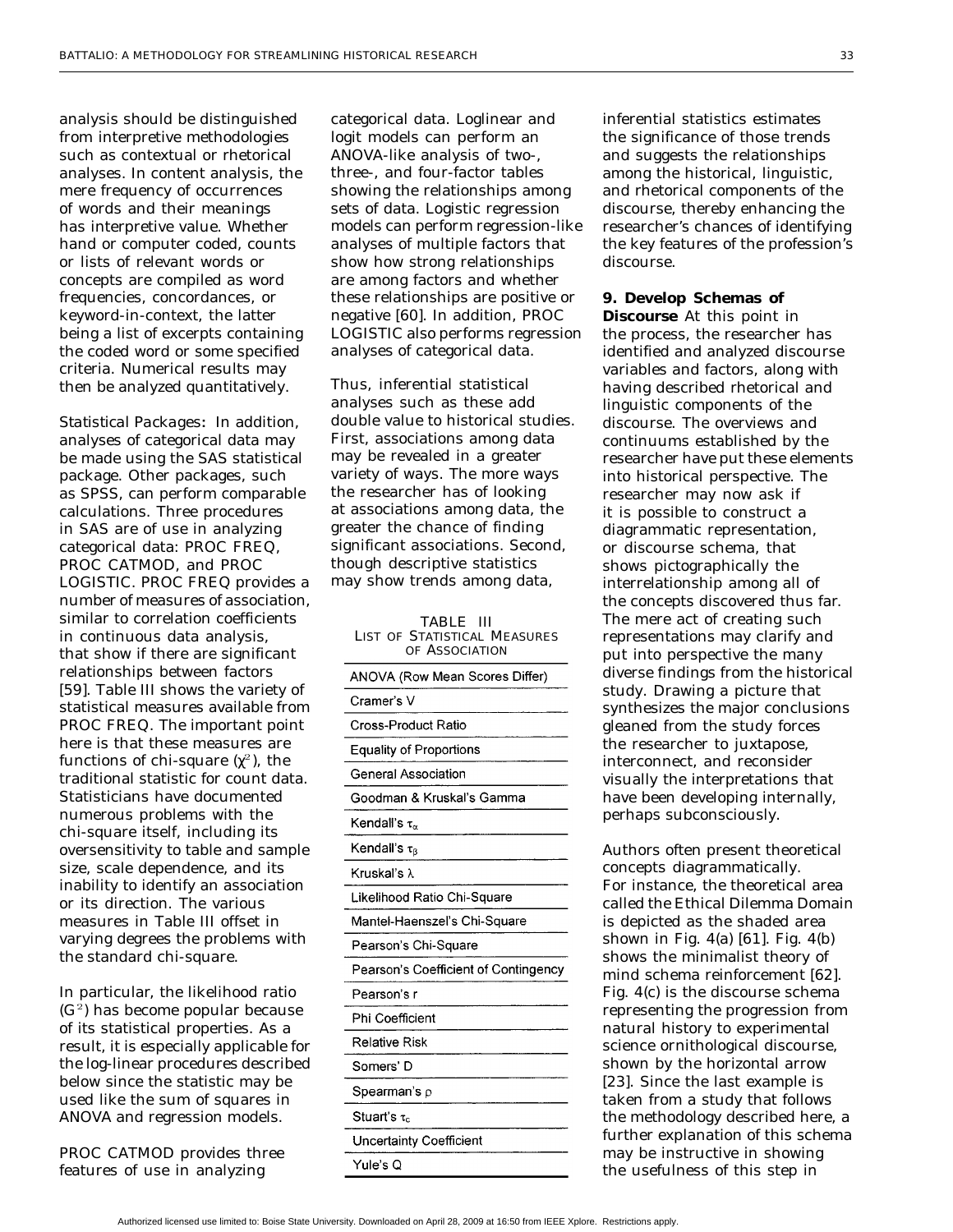the methodology. The shaded area represents discourse in transition from 1900 until 1970, the latter date approximating professionalization. Variation in the amount of shading along the Continuum indicates the level of discourse disparity. The jagged lines between 1940 and 1970 symbolize the points of statistical significance where social, historical, linguistic, and scientific forces were reacting to the approaching professionalization. Thus, the schema is, in effect, a summary of the study's findings. Such visualizations move numerical data from the abstract to the concrete plane,

Fig. 4. Sample discourse schema. (a) Sturges [61, p. 46]. Copyright © 1992, IEEE. (b) Manning [62, p. 201], Copyright ©1998, IEEE. (c) Battalio  $[23, p. 163]$ . Copyright © 1998, Ablex Publishing Corporation.



thereby preventing the individual steps in the methodology from compartmentalizing the results.

#### **10. Implement Qualitative Analysis** Though the methodology

described in the first nine steps may have uncovered valuable historical data, it is even more valuable in that it has narrowed a large textual record into more specific, manageable factors of interest—perhaps the journal articles for a decade or year, rather than a century; a set of articles by a particular author or authors, rather than a database of 200 authors; or a set of articles surrounding a particular technical or scientific event or discovery, rather than a hundred years of history.

Now, if analysis reveals that the data warrant further analysis, textual data may undergo more extensive linguistic and rhetorical analyses. Personages and events may be the subjects of qualitative analyses, all of which may be made because the historical period and textual record are more manageable. For instance, my analysis of numerous factors in ornithological discourse found a significant relationship between the professionalization of ornithology during the mid-20th century and linguistic features like the number and frequency of subject–verb interrupters, markers for reliability of evidence, technical terminology, and high-density graphics [23]. A more extensive linguistic analysis of a larger body of journal articles between 1950 and 1970 may uncover further linguistic features or clarify the ones already discovered. Qualitative studies of the ornithological researchers themselves and the significant ornithological, scientific, and socio-cultural events during these two decades may shed further light into ornithology's professionalization. These more concentrated studies are possible because the methodology described above captured and analyzed a

hundred years of data and provided results that point to those 20 years during the mid-20th century as the turning point in American ornithological discourse.

Though more quantitative study may be made of this narrower body of data, I offer an overview of the kinds of qualitative research that may now be conducted using the data acquired from the previous steps in this methodology. For those unfamiliar with qualitative research methodology, Goubil-Gambrell [25] and MacNealy [29] give an overview of the process. Though Campbell [63] focuses on conducting qualitative research in the workplace, she provides an excellent methodological overview.

I suggest here several generally accepted qualitative methodologies (surveys, case studies, and ethnographies) that would be useful in historical studies of technical and scientific discourse and I offer a number of other approaches.

Though survey methodology may not be appropriate for historical materials over long time periods since a representative sample of respondents may not be available, those studies whose methodology has led researchers to focus on contemporary periods may find surveys valuable. For instance, if a researcher finds the period between 1960 and 1980 significant, surveys are appropriate since many potential respondents are still alive. Surveys are appropriate for qualitative analysis since they may be designed to elicit personal responses in addition to numerical data. Plumb and Spyridakis [64] describe the major steps in preparing, administering, and evaluating surveys. Anderson [65], Lauer and Asher [26], and MacNealy [29] offer more comprehensive overviews.

If historical data show that the influence of particular individuals in a technical or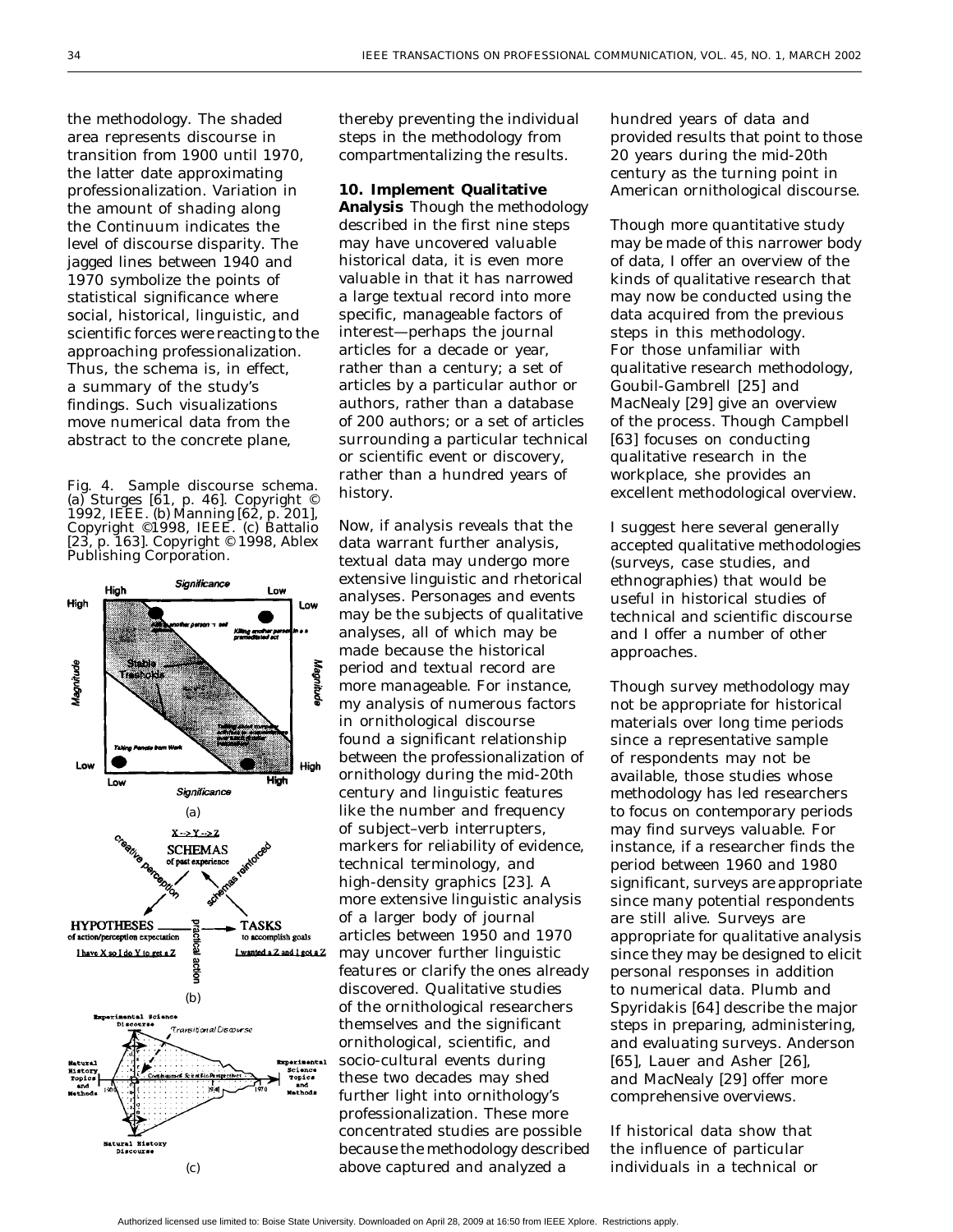scientific field warrants further study, case studies of these individuals may be undertaken. Such studies may uncover, for instance, personal beliefs and motivations, professional activities, or interpersonal relationships that may assist in explaining the individual's influence and thus shed light on the discourse itself. MacNealy [29] and Lauer and Asher [26] describe this methodology.

Because context is essential in a historical study, ethnographic studies complement historical research since they analyze and describe the relationship of individuals to their environments. See Doheny-Farina and Odell [66] and MacNealy [29] for a description of this research methodology.

Other scholars have suggested nontraditional qualitative approaches. For instance, Blyler [34] suggests the use of critical research focusing on social action whereby the relationship between researchers, individuals in the study, and research goals are redefined so as to enable empowerment and emancipation. Longo [32] proposes the use of cultural studies research to extend the idea of culture beyond institutional boundaries. Researchers may then analyze how texts function in our culture's knowledge/power system, thus enlightening multicultural, gender, ethical, and other cultural issues.

Such qualitative research may be a springboard to other types of research. It may uncover data that can be in turn analyzed quantitatively, thereby giving rise to a recursive methodology. In addition, both quantitative and qualitative analyses have led to rhetorical analyses, which, as noted by Moran, define the history of scientific and technical writing more clearly than "closely related areas such as literary criticism, the history of science, and technology, the philosophy of science and the history of ideas" [6, p. 25].

Qualitative methodologies often strive to obtain an in-depth understanding of the beliefs, motivations, and attitudes of individuals and of their interactions with their associates and surroundings. Because historical researchers often study individuals who lived in distant historical periods, researchers may be unable to become participant–observers in such circumstances or to conduct opinion surveys, since the environment under study no longer exists or potential respondents are deceased. However, knowledge of environments, subjects, and their interaction may be obtained through content analysis, as described in step 8 above. Though Hagge contrasts content analysis with qualitative studies such as ethnographic and discourse studies [58, pp. 417–418], these methodologies also complement each other. That is, after the researcher accumulates personal written artifacts, such as letters, book reviews, and short commentaries, or written artifacts surrounding a particular historical period or event of interest, a content analysis may then be made of these texts in order to determine such things as the mental attitude of the writer; the influence of the document on historical events; and the evolution of theories, opinions and ideas.

Though content analysis is often conducted quantitatively, for instance, by obtaining frequency occurrences of vocabulary or grammatical usage, it may also be used qualitatively (see George [67] and Thompson [28, p. 51]). In particular, Thompson [28] shows the value of content analysis in obtaining functional, rhetorical, ideological, intercultural, and feminist perspectives.

Another advantage of the 10-step method proposed here is that by ending with qualitative analysis, the research remains open-ended. Unlike quantitative

analysis, which seeks specific answers from the numerical data, qualitative analysis, through its more expansive approaches and data collection, often finds new questions to be answered. As a result, such a study may end by suggesting the next avenue for research, thereby satisfying a major characteristic of well-designed research studies—that they advance future scholarly inquiry.

#### **CONCLUSION**

The 10-step process outlined here is one method for systematically collecting historical information from a study of a large body of scientific and technical publications. I offer it as one framework to assist in establishing technical communication as a legitimate academic discipline. Most importantly, it is a multifaceted means for analyzing a large body of historical data: it may be embedded within a qualitative study that encounters a large body of data in need of such analysis; it may be implemented as its own quantitative study; or it may be used in conjunction with other methodologies such as critical research.

To summarize the procedure briefly, the analysis begins by first determining the focus of the historical study. The researcher then searches for overviews of the field under study. Aided by this knowledge, the researcher uses systematic sampling to select a database from the entire body of work. After this database is read, its data are placed in a historical data matrix. These data are then plotted in order to search for historical patterns or to refine the data further. Next, changes in the discourse over time are identified, and linguistic analysis is implemented. Categorical data analysis may then be used to gain further insight into the implications of the data that have been collected. Discourse schemas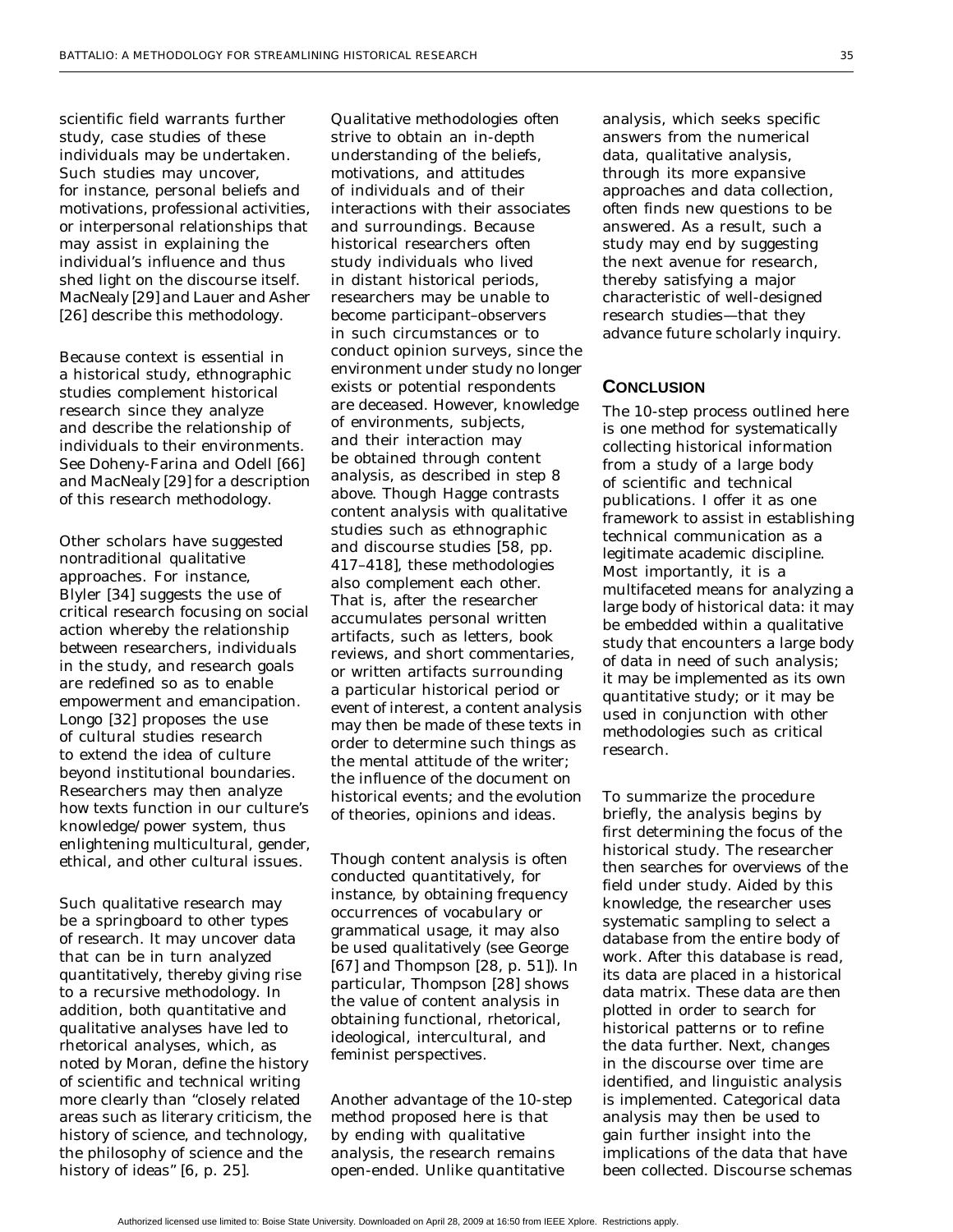are developed to put the findings in perspective. By this time, the study should have revealed both historical patterns in the discourse and time periods critical in the evolution of the professional field under study. Finally, depending upon the research question under study, conclusions may be drawn or further research may ensue.

The methodology has implications for future research in that it may be used to enhance a number of previously published historical studies that employed the analysis of journal articles. For instance, the study by Allison [19] of the inability of experimental parapsychology to enter into mainstream science is based largely on member surveys. Since experimental parapsychology's methodology and research topics are two major obstacles in the field's inclusion into mainstream science, a further study might survey the evolution of these two obstacles over the life of parapsychology's two journals using the methodology described here. The study of the professionalization of American sociology by Kuklick [20] includes the use of sociology journals to document a specific topic, the continuing search for identity and status. If the full range of research topics were now sampled and analyzed as described

above, the almost 100 years of publications should hold a wealth of information into the evolution of the field. The study of British geology by O'Connor and Meadows [18] makes general assertions about the increasing specialization and exclusivity of the field by focusing on a number of amateur and professional, as well as various provincial, geological publications. A more specific analysis of a large body of journal articles, as described here, from the two major British geological societies might pinpoint a more specific time period for the break, which could then be studied in greater depth. Finally, Brasseur and Thompson [68], arguing for further historical analysis of technical communication, demonstrate gendered ideology in three sets of illustrations from two 17th-century medical manuals. This study might be expanded to an analysis of gendered ideology over the life of medical manuals by following the methodology described here. That is, a random sample of 17th-century medical manuals would be selected for analysis. From these manuals, illustrations deemed appropriate for an analysis of gender ideology would then be identified, and a random sample of these illustrations chosen for analysis. These are just four of the

many historical studies of journal articles that historical researchers may target for further research using the methodological approach just presented.

Latour [69] provides researchers studying the evolution of science a means for studying the origins and development of scientific thought, community, and discourse. Essentially, he argues for the need to move historically back to the origin of controversies—to the making of knowledge—rather than to investigate ready-made science, that is, science whose theories and precepts have already been black-boxed into certified, accepted "certainties." In other words, to understand who you are, you must know where you have come from. By researching the historical origins and evolution of the technical and scientific professions, scholars have the opportunity to describe more fully the evolution of these disciplines. The framework proposed here should assist in this discovery.

#### **ACKNOWLEDGMENT**

I thank the anonymous reviewers for their comments during the review process. I also thank Editor K. S. Campbell for her assistance during the revision of this article.

#### **REFERENCES**

- [1] L. K. Grove and D. E. Zimmerman, "Introduction: Bringing communication science to technical communication—Advancing the profession," *IEEE Trans. Prof. Commun.*, vol. 40, no. 3, pp. 157–167, 1997.
- [2] G. J. Savage, "The process and prospects for professionalizing technical communication," *J. Tech. Writing and Commun.*, vol. 29, no. 4, pp. 355–381, 1999.
- [3] K. S. Campbell, "Research methods course work for students specializing in business and technical communication," *J. Bus. Tech. Commun.*, vol. 14, no. 2, pp. 223–241, 2000.
- [4] E. Tebeaux and M. J. Killingsworth, "Expanding and redirecting historical research in technical writing: In search of our past," *Tech. Commun. Quart.*, vol. 1, no. 2, pp. 5–32, 1992.
- [5] J. J. Connor, "Medical text and historical context: Research issues and methods in history and technical communication," *J. Tech. Writing and Commun.*, vol. 23, no. 3, pp. 211–232, 1993.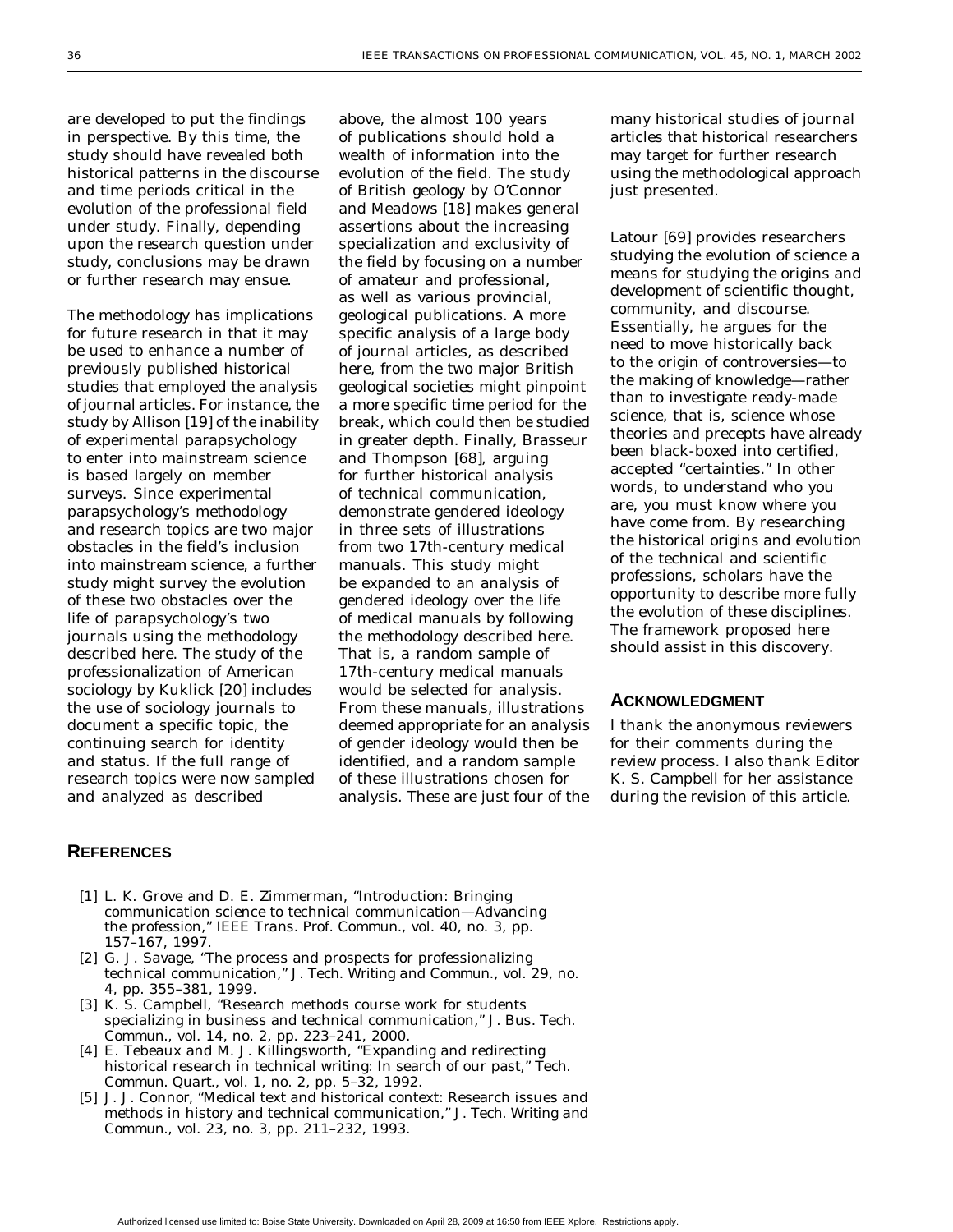- [6] M. G. Moran, "The history of technical and scientific writing," in *Research in Technical Communication: A Bibliographic Sourcebook*, M. G. Moran and D. Journet, Eds. Westport, CT: Greenwood, 1985, pp. 25–38.
- [7] T. C. Kynell and M. G. Moran, *Three Keys to the Past: The History of Technical Communication*. Stamford, CT: Ablex, 1999, vol. 7, ATTW Contemporary Series in Technical Communication.
- [8] E. Tebeaux, *The Emergence of a Tradition: Technical Writing in the English Renaissance: 1475–1640*. Amityville, NY: Baywood, 1997.
- $-$ , "Technical writing in seventeenth-century England: The flowering of a tradition," *J. Tech. Writing and Commun.*, vol. 29, no. 3, pp. 209–253, 1999.
- [10] -, "Visual texts: Format and the evolution of English accounting texts, 1100–1700," *J. Tech. Writing and Commun.*, vol. 30, no. 4, pp. 307–341, 2000.
- [11] G. Lippincott, "Experimenting at home: Writing for the nineteenth-century domestic workplace," *Tech. Commun. Quart.*, vol. 6, no. 4, pp. 365–380, 1997.
- [12] "Special Issue on Historical Contributions by Women to Technical Communication," *Tech. Commun. Quart*, vol. 6, no. 3, pp. 249–329, 1997.
- [13] C. Bazerman, *Shaping Written Knowledge*. Madison, WI: Univ. Wisconsin Press, 1988.
- [14] C. Berkenkotter and T. N. Huckin, *Genre Knowledge in Disciplinary Communication: Cognition/Culture/Power*. Hillsdale, NJ: Lawrence Erlbaum, 1995.
- [15] J. M. Swales, *Genre Analysis: English in Academic and Research Settings*. New York: Cambridge Univ. Press, 1990.
- [16] D. Atkinson, *Scientific Discourse in Sociohistorical Context (The Philosophical Transactions of the Royal Society of London 1675–1975)*. Mahwah, NJ: Lawrence Erlbaum, 1999.
- [17] T. Orr, "Genre in computer science and computer engineering," *IEEE Trans. Prof. Commun.*, vol. 42, no. 1, pp. 32–37, 1999.
- [18] J. G. O'Connor and A. J. Meadows, "Specialization and professionalization in British geology," *Social Studies of Science* , vol. 6, pp. 77–89, 1976.
- [19] P. D. Allison, "Experimental parapsychology as a rejected science," in *On the Margins of Science: The Social Construction of Rejected Knowledge*, R. Wallis, Ed. Keele, U.K.: Univ. Keele, 1979, pp. 271–291. *Sociological Review Monograph* 27.
- [20] H. Kuklick, "Boundary maintenance in American sociology: Limitations to academic professionalization," *J. Hist. Behav. Sci.*, vol. 16, no. 3, pp. 201–219, 1980.
- [21] H. A. Abt, "Some trends in American astronomical publications," *Publ. Astronom. Soc. Pacific*, vol. 93, no. 553, pp. 269–272, June 1981.
- [22] G. Myers, *Writing Biology: Texts in the Social Construction of Scientific Knowledge*. Madison, WI: Univ. Wisconsin Press, 1990.
- [23] J. T. Battalio, *The Rhetoric of Science in the Evolution of American Ornithological Discourse*. Stamford, CT: Ablex, 1998, vol. 8. ATTW Contemporary Series in Technical Communication.
- [24] J. Detweiler and C. Peyton, "Defining occupations: A chronotopic study of narrative genres in a health discipline's emergence," *Written. Commun.*, vol. 16, no. 4, pp. 412–468, 1999.
- [25] P. Goubil-Gambrell, "A practitioner's guide to research methods," *Tech. Commun.*, vol. 39, no. 4, pp. 582–591, 1992.
- [26] J. M. Lauer and J. W. Asher, *Composition Research: Empirical Designs*. New York: Oxford Univ. Press, 1988.
- [27] P. Sullivan and R. Spilka, "Qualitative research in technical communication: Issues of value, identity and use," *Tech. Commun.*, vol. 39, no. 4, pp. 592–606, 1992.
- [28] I. Thompson, "Competence and critique in technical communication: A qualitative content analysis of journal articles," *J. Bus. Tech. Commun.* , vol. 10, no. 1, pp. 48–80, 1996.
- [29] M. S. MacNealy, *Strategies for Empirical Research in Writing*. Boston, MA: Allyn & Bacon, 1999.
- [30] J. H. Spyridakis, "Conducting research in technical communication: The application of true experimental designs," *Tech. Commun.*, vol. 39, no. 4, pp. 607–624, 1992.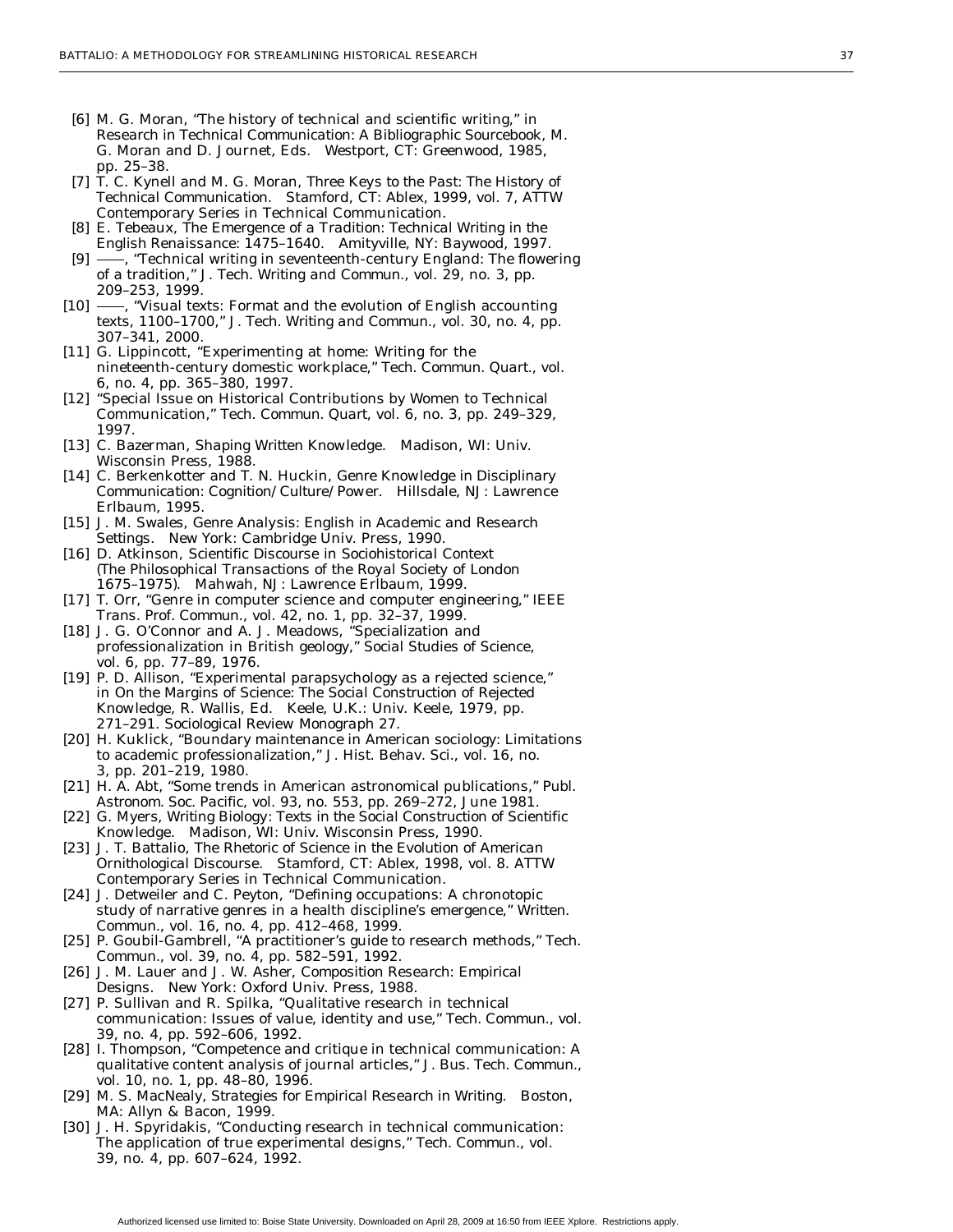- [31] D. Charney, "Empiricism is not a four-letter word," *College Comp. Commun.*, vol. 47, no. 4, pp. 567–593, 1996.
- [32] B. Longo, "An approach for applying cultural study theory to technical writing research," *Tech. Commun. Quart.*, vol. 7, no. 1, pp. 53–73, 1998.
- [33] M. Markel, "Induction, social constructionism and the form of the scientific paper," *J. Tech. Writing and Commun.*, vol. 23, no. 1, pp. 7–22, 1993.
- [34] N. Blyler, "Taking a political turn: The critical perspective and research in professional communication," *Tech. Commun. Quart.*, vol. 7, no. 1, pp. 33–52, 1998.
- [35] B. Berelson, *Content Analysis in Communication Research*. Glencoe, IL: Free Press, 1952.
- [36] I. de Sola Pool, *Trends in Content Analysis*, I. de Sola Pool, Ed. Urbana, IL: Univ. Illinois Press, 1959.
- [37] K. Krippendorf, *Content Analysis: An Introduction to Its Methodology*. Beverly Hills, CA: Sage, 1980.
- [38] R. P. Weber, *Basic content analysis*, 2nd ed. Newbury Park, CA: Sage, 1990. Sage University Paper Series on Quantitative Applications in the Social Sciences, 07-049.
- [39] D. C. Miller, *Handbook of Research Design and Social Measurement*, 5th ed. Newbury Park, CA: Sage, 1991.
- [40] L. Ott, *An Introduction to Statistical Methods and Data Analysis*, 3rd ed. Boston, MA: PWS-KENT, 1988.
- [41] L. Anthony, "Writing research article introductions in software engineering: How accurate is a standard model?," *IEEE Trans. Prof. Commun.*, vol. 42, no. 1, pp. 38–46, 1999.
- [42] B. Wahlstrom and M. Lay, "Editors' column," *Tech. Commun. Quart.*, vol. 1, no. 1, pp. 5–6, 1992.
- [43] G. F. Hayhoe, "Evolution revolution: Changing the way our profession communicates," *Tech. Commun.*, vol. 43, no. 2, pp. 126–129, 1996.
- [44] National Research Council, *Physics in Perspective*, ser. The Interfaces. Washington, DC: Nat. Acad. Sci., 1973, vol. IIB.
- [45] C. F. Batchelder, "An account of the Nuttall Ornithological Club: 1873 to 1919," in *Contributions to the History of American Ornithology*. *Natural Sciences in America*, K. B. Sterling, Ed. New York: Arno, 1974.
- [46] F. Chapman and T. S. Palmer, *Fifty Years' Progress in American Ornithology, 1883–1933*. Lancaster, PA: Amer. Ornithologists' Union, 1933. In *Contributions to the History of American Ornithology*, *Natural Sciences in America*, K. B. Sterling, Ed. New York: Arno, 1974.
- [47] M. J. Killingsworth and J. S. Palmer, *Ecospeak: Rhetoric and Environmental Politics in America*. Carbondale, IL: Southern Illinois Univ. Press, 1992.
- [48] W. G. Cochran, *Sampling Techniques*, 3rd ed. New York: Wiley, 1977.
- [49] A. Agresti, *Categorical Data Analysis*. New York: Wiley, 1990, Wiley Series in Probability and Mathematical Statistics, Applied Probability and Statistics.
- [50] M. V. Battle, G. S. M. Cowan Jr., and E. A. Rakow, "Statistical power: Planning for it, estimating it post hoc, and reporting it," *IEEE Trans. Prof. Commun.*, vol. 43, no. 4, pp. 345–354, 2000.
- [51] E. Matricciani, "The probability distribution of the age of references in engineering papers," *IEEE Trans. Prof. Commun.*, vol. 34, no. 1, pp. 7–12, 1991.
- [52] D. Paul, "In citing chaos: A study of the rhetorical use of citations," *J. Bus. Tech. Commun.*, vol. 14, no. 2, pp. 185–222, 2000.
- [53] G. Lakoff and M. Johnson, *Metaphors We Live By*. Chicago, IL: Univ. Chicago Press, 1980.
- [54] W. Chafe, "Evidentiality in English conversation and academic writing," in *Evidentiality: The Linguistic Coding of Epistemology*, W. Chafe and J. Nichols, Eds. Norwood, NJ: Ablex, 1986.
- [55] J. Fahnestock, "Accommodating science: The rhetorical life of scientific facts," in *The Literature of Science: Perspectives on Popular Scientific Writing*, M. W. McRae, Ed. Athens, GA: Univ. Georgia Press, 1993, pp. 17–36.
- [56] J. H. Spyridakis, M. J. Wenger, and S. H. Andrew, "The technical communicator's guide to understanding statistics and research design," *J. Tech. Writing and Commun.*, vol. 21, no. 3, pp. 207–219, 1991.